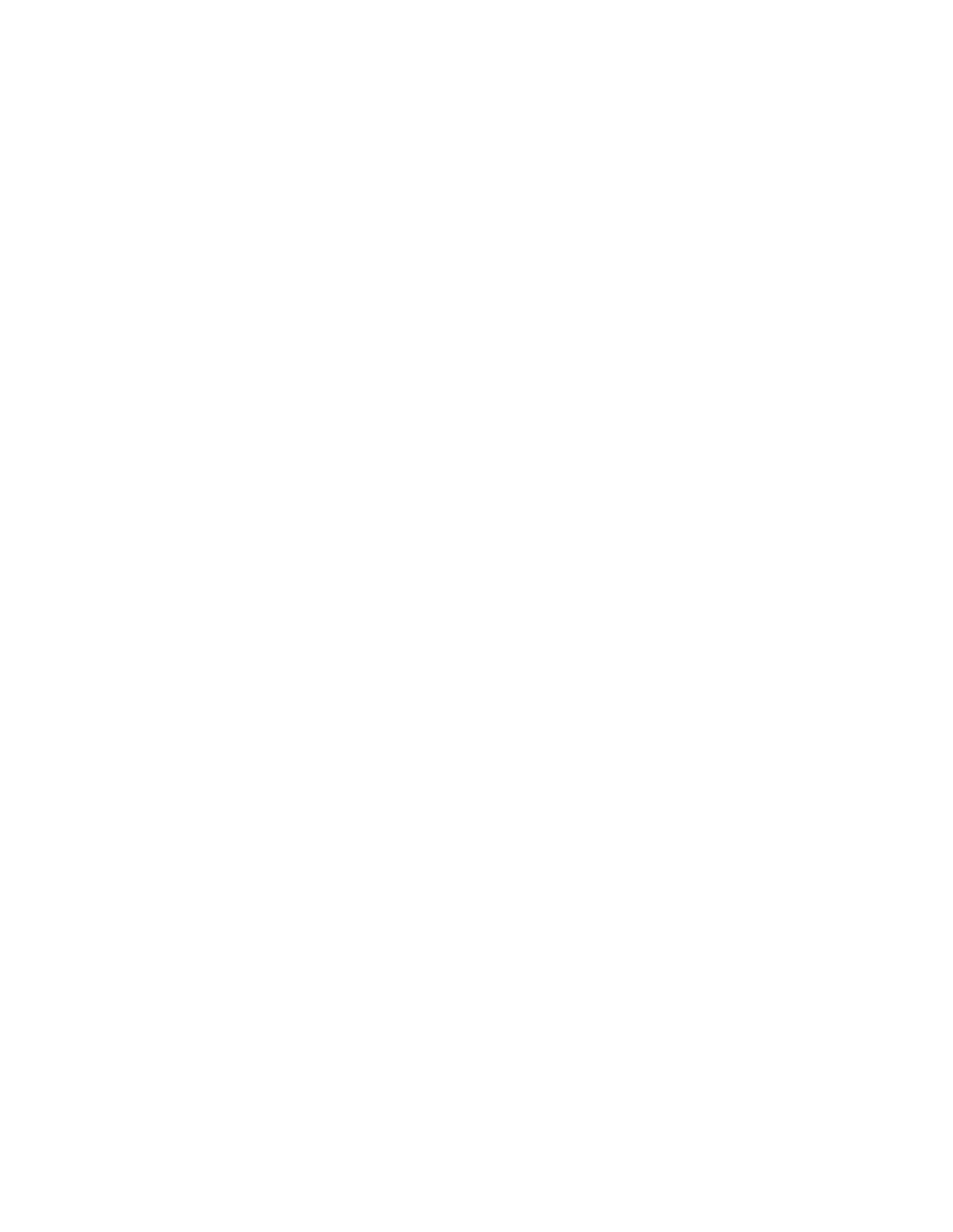# Contents:

| $\mathbf{1}$         | onto            |                                                                                                                           | 1              |
|----------------------|-----------------|---------------------------------------------------------------------------------------------------------------------------|----------------|
|                      | 1.1             |                                                                                                                           | $\overline{2}$ |
|                      | 1.2             | What I am currently trying to build $\ldots \ldots \ldots \ldots \ldots \ldots \ldots \ldots \ldots \ldots \ldots \ldots$ | $\overline{c}$ |
|                      | 1.3             |                                                                                                                           | $\overline{c}$ |
|                      | 1.4             |                                                                                                                           | $\overline{c}$ |
|                      | 1.5             |                                                                                                                           | 5              |
|                      | 1.6             |                                                                                                                           | 5              |
|                      | 1.7             |                                                                                                                           | $\overline{7}$ |
|                      | 1.8             |                                                                                                                           | 8              |
|                      | 1.9             |                                                                                                                           | 8              |
| $\mathbf{2}$         |                 | Migrate from google.cloud.firestore                                                                                       | $\overline{9}$ |
|                      | 2.1             |                                                                                                                           | 9              |
|                      | 2.2             |                                                                                                                           | 9              |
|                      | 2.3             | 10                                                                                                                        |                |
|                      | 2.4             | 11                                                                                                                        |                |
|                      | 2.5             | 11                                                                                                                        |                |
|                      | 2.6             | 12                                                                                                                        |                |
|                      | 2.7             | 12                                                                                                                        |                |
|                      | 2.8             | 13                                                                                                                        |                |
|                      |                 |                                                                                                                           |                |
| $\mathbf{3}$         |                 | <b>Context Management</b><br>15                                                                                           |                |
|                      | 3.1             | 15                                                                                                                        |                |
|                      | 3.2             | 15                                                                                                                        |                |
| $\blacktriangleleft$ |                 | 17<br><b>Quickstart</b>                                                                                                   |                |
|                      |                 |                                                                                                                           |                |
|                      | 4.1             | 17                                                                                                                        |                |
|                      | 4.2             | 17                                                                                                                        |                |
|                      | 4.3             | 18                                                                                                                        |                |
|                      | 4.4             | 18                                                                                                                        |                |
|                      | 4.5             | 19                                                                                                                        |                |
|                      | 4.6             | 20                                                                                                                        |                |
|                      | 4.7             | 21                                                                                                                        |                |
| 5                    | <b>Features</b> | 25                                                                                                                        |                |
|                      | 5.1             | 25                                                                                                                        |                |
|                      | 5.2             | 25                                                                                                                        |                |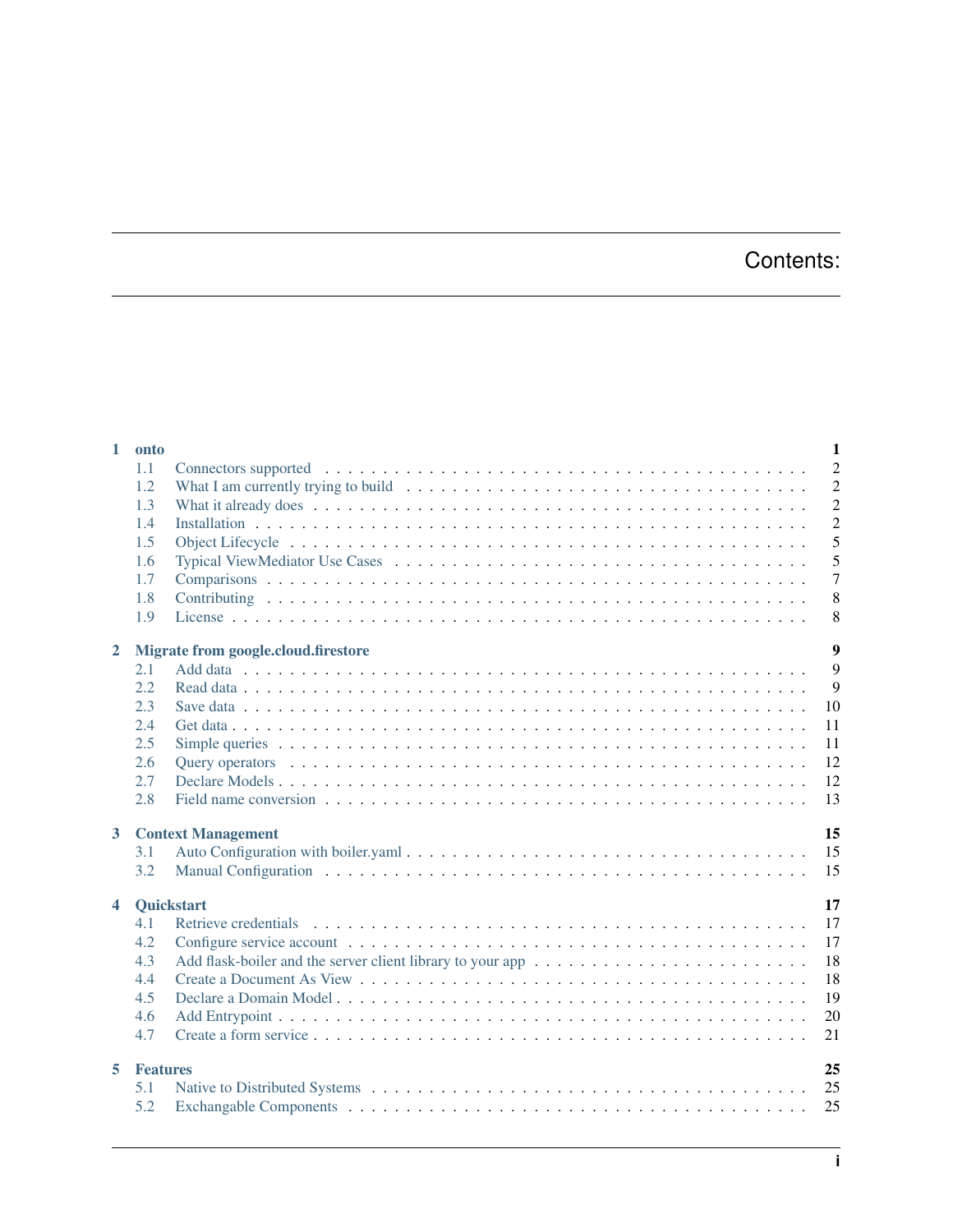| 5.3<br>54<br>5.5 |                             |    |
|------------------|-----------------------------|----|
|                  | 6 flask-boiler              | 29 |
|                  |                             |    |
| 62               |                             |    |
| 6.3              |                             |    |
| 64               |                             |    |
| 6.5              |                             |    |
| 6.6              |                             |    |
| 6.7              |                             |    |
|                  | <b>7</b> Indices and tables | 31 |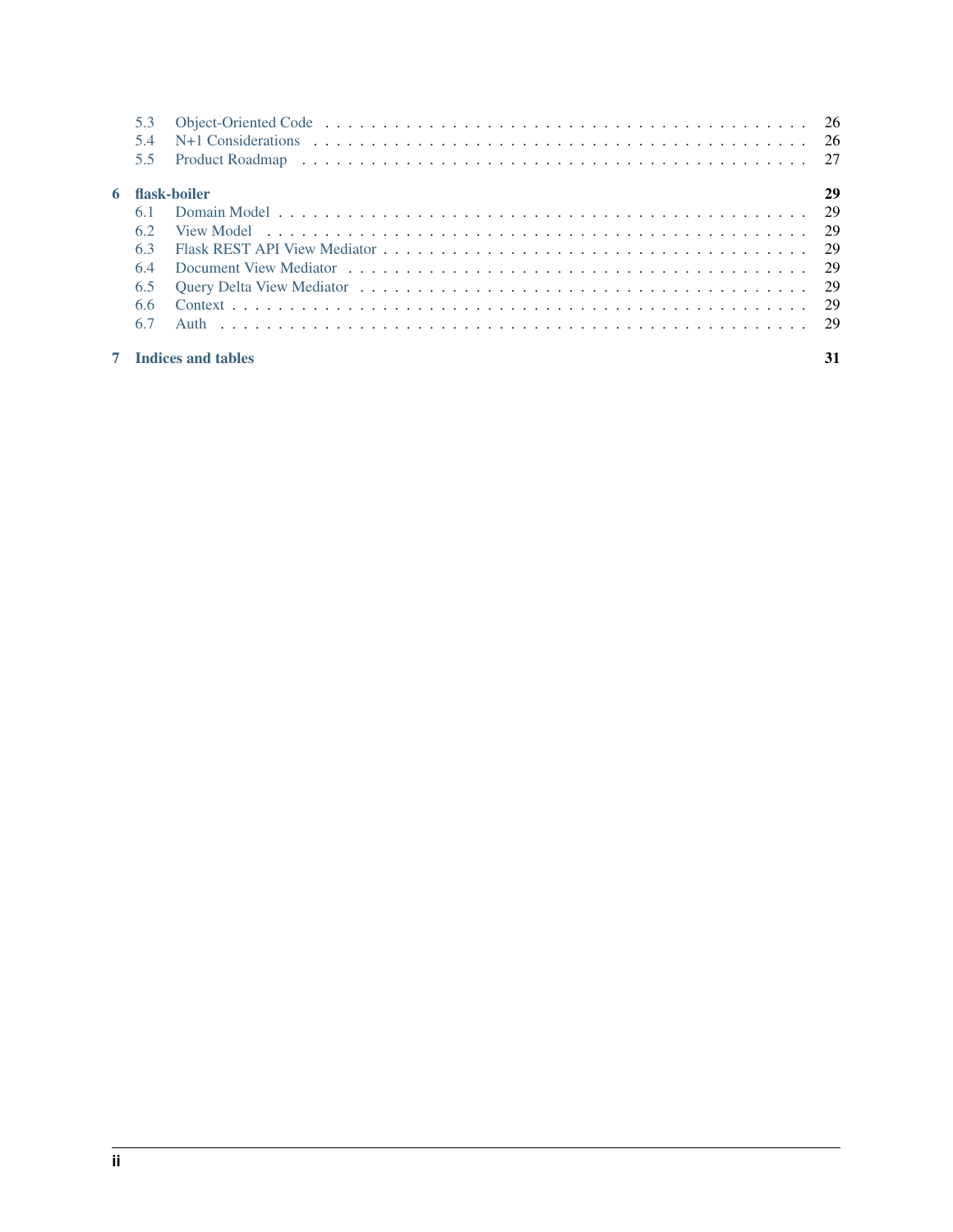#### onto

#### <span id="page-4-0"></span>[Build Status](https://travis-ci.com/billyrrr/flask-boiler) [Coverage Status](https://coveralls.io/github/billyrrr/flask-boiler?branch=master) [Documentation Status](https://flask-boiler.readthedocs.io/en/latest/?badge=latest)

#### Demo:

When you change the attendance status of one of the participants in the meeting, all other participants receive an updated version of the list of people attending the meeting.

#### Untitled\_2

Some reasons that you may want to use this framework or architectual practice:

- You want to build a reactive system and not just a reactive view.
- You want to build a scalable app that is native to distributed systems.
- You want a framework with a higher level of abstraction, so you can exchange components such as transportation protocols
- You want your code to be readable and clear and written mostly in python, while maintaining compatibility to different APIs.
- You have constantly-shifting requirements, and want to have the flexibility to migrate different layers, for example, switch from REST API to WebSocket to serve a resource.

This framework is at *beta testing stage*. API is not guaranteed and *may* change.

Documentations: [readthedocs](https://flask-boiler.readthedocs.io/)

Quickstart: [Quickstart](https://flask-boiler.readthedocs.io/en/latest/quickstart_link.html)

API Documentations: [API Docs](https://flask-boiler.readthedocs.io/en/latest/apidoc/flask_boiler.html)

Example of a Project using onto (now named onto): [gravitate-backend](https://github.com/billyrrr/gravitate-backend)

[Related Technologies](https://medium.baqend.com/real-time-databases-explained-why-meteor-rethinkdb-parse-and-firebase-dont-scale-822ff87d2f87)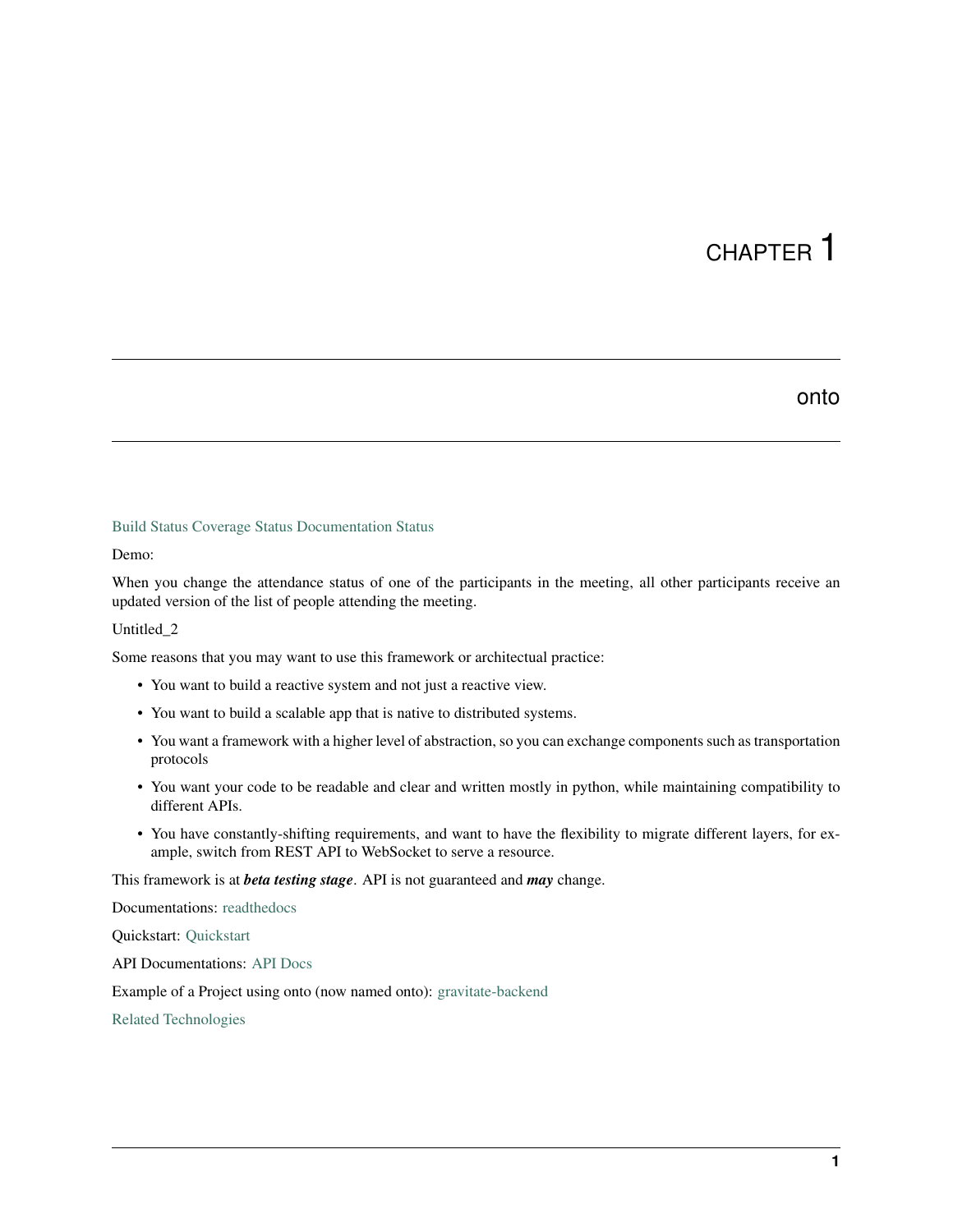# <span id="page-5-0"></span>**1.1 Connectors supported**

Implemented:

- REST API (Flask and Flasgger)
- GraphQL (Starlette)
- Firestore
- Firebase Functions
- JsonRPC (flask-jsonrpc)
- Leancloud Engine
- WebSocket (flask socketio)

To be supported:

- Flink Table API
- Kafka

# <span id="page-5-1"></span>**1.2 What I am currently trying to build**

Front end creates mutations in graphql. "Onto" receives the view model, and triggers action on domain model. A method in domain model is called (which lives in Flink Stateful Functions runtime). Different domain models communicate to persist a change, and save the output view into Kafka. Another set of system statically interprets "view model definition code" as SQL, and submit jobs with Flink SQL to assemble "view model". Eventually, the 1NF view of the data is sent to Kafka, and eventually delivered to front end in forms of GraphQL Subscription.

(Write side has Serializable-level consistency, and read side has eventual consistency)

# <span id="page-5-2"></span>**1.3 What it already does**

- Serialization and deserialization
- GraphQL/Flask server
- Multiple table join
- $\bullet$  ...

# <span id="page-5-3"></span>**1.4 Installation**

In your project directory,

pip install onto

See more in [Quickstart.](https://onto.readthedocs.io/en/latest/quickstart_link.html)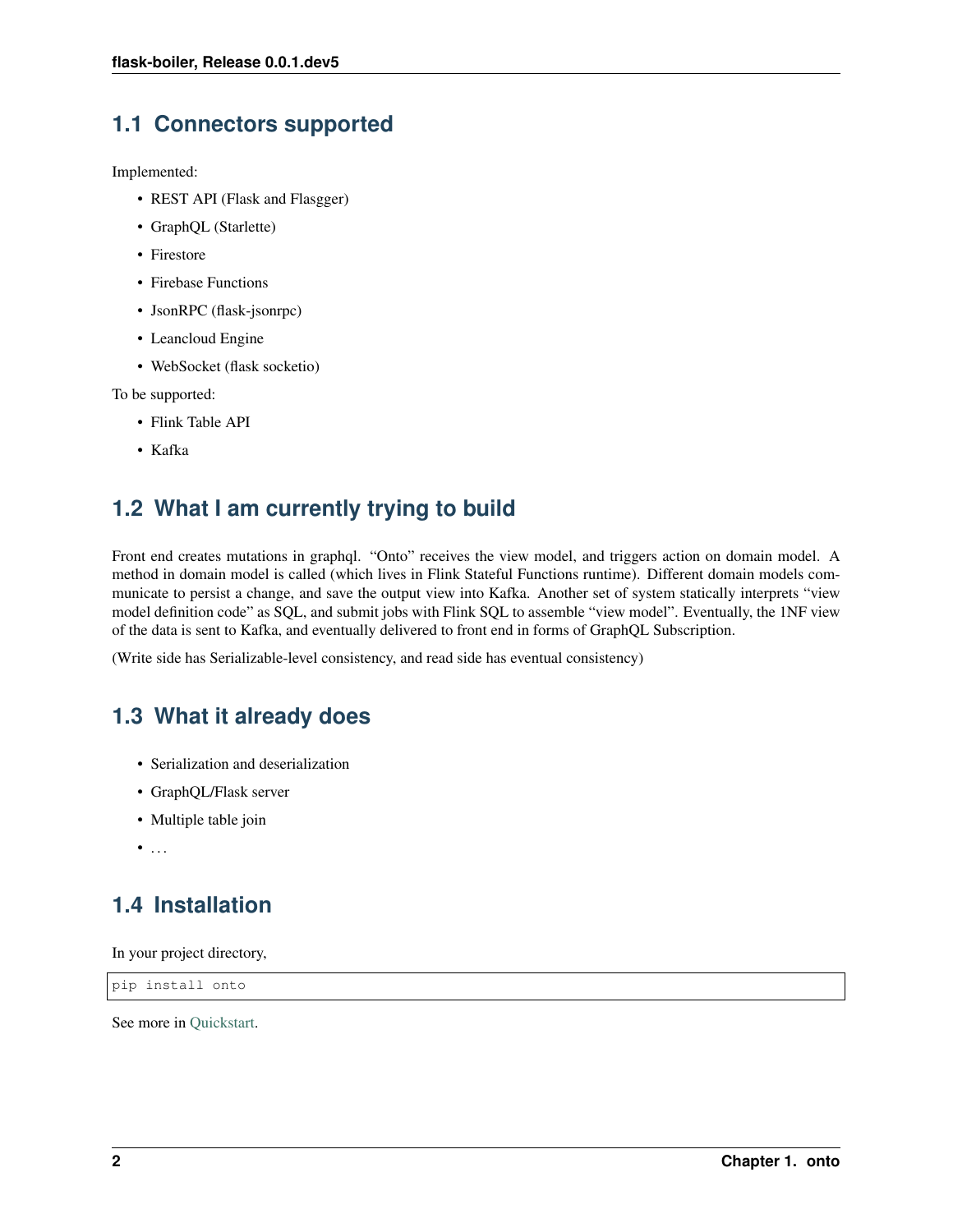#### **1.4.1 State Management**

You can combine information gathered in domain models and serve them in Firestore, so that front end can read all data required from a single document or collection, without client-side queries and excessive server roundtrip time.

There is a medium [article](https://medium.com/resolvejs/resolve-redux-backend-ebcfc79bbbea) that explains a similar architecture called "reSolve" architecture.

See examples/meeting\_room/view\_models on how to use onto to expose a "view model" in firestore that can be queried directly by front end without aggregation.

#### **1.4.2 Processor Modes**

onto is essentially a framework for source-sink operations:

```
Source(s) \rightarrow Processor \rightarrow Sink(s)
```
Take query as an example,

- Boiler
- NoSOL
- Flink
	- staticmethods: converts to UDF
	- classmethods: converts to operators and aggregator's

#### **1.4.3 Declare View Model**

```
from onto.attrs import attrs
class CityView(ViewModel):
    name: str = attrs.nothing
   country: str = attrs.nothing
    @classmethod
    def new(cls, snapshot):
       store = CityStore()
       store.add_snapshot("city", dm_cls=City, snapshot=snapshot)
        store.refresh()
        return cls(store=store)
    @name.getter
    def name(self):
        return self.store.city.city_name
    @country.getter
    def country(self):
        return self.store.city.country
    @property
    def doc_ref(self):
        return CTX.db.document(f"cityView/{self.store.city.doc_id}")
```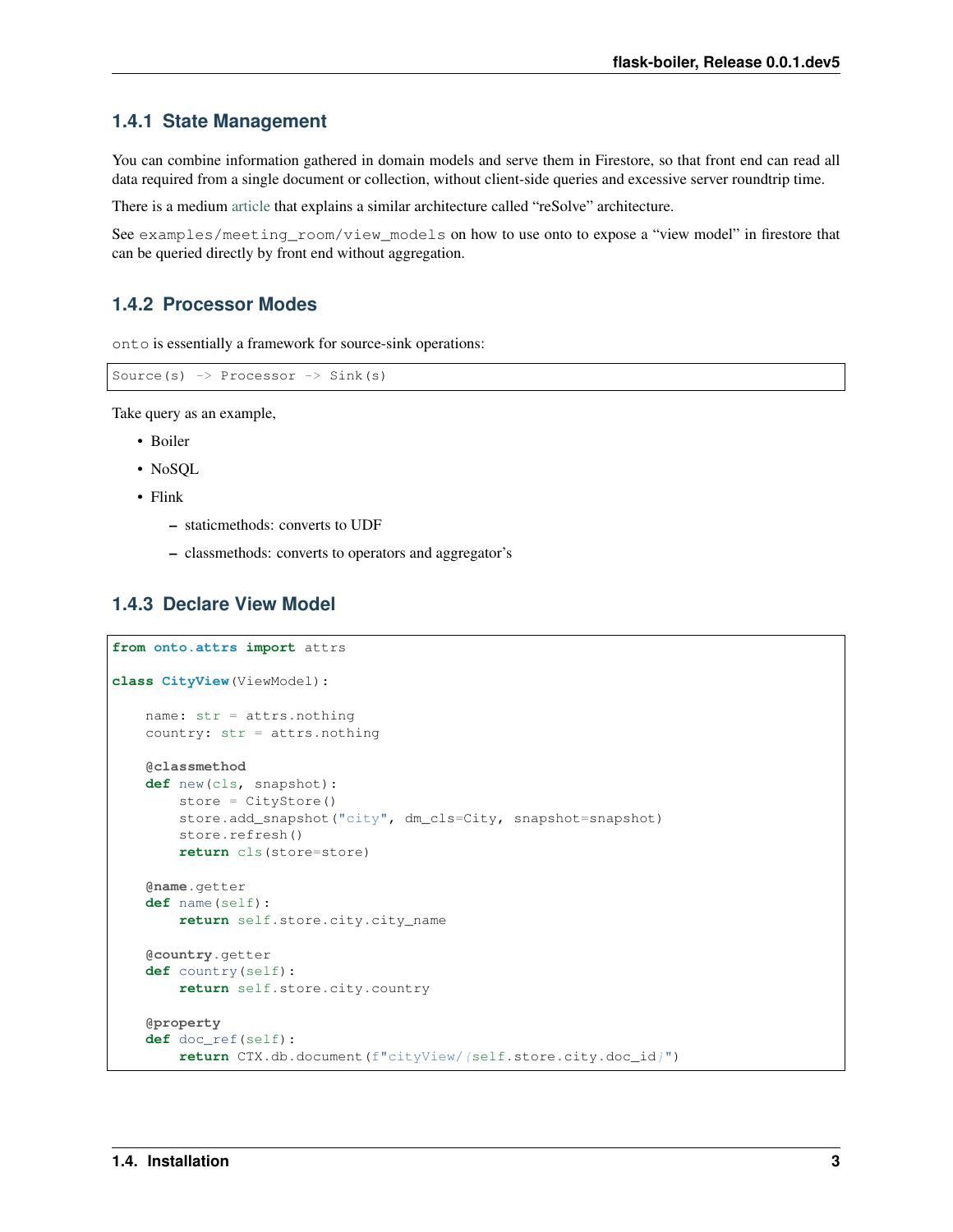#### **1.4.4 Document View**

```
class MeetingSessionGet(Mediator):
   from onto import source, sink
   source = source.domain_model(Meeting)
   sink = sink.firestore() # TODO: check variable resolution order
   @source.triggers.on_update
   @source.triggers.on_create
   def materialize_meeting_session(self, obj):
       meeting = obj
        assert isinstance(meeting, Meeting)
       def notify(obj):
            for ref in obj._view_refs:
                self.sink.emit(reference=ref, snapshot=obj.to_snapshot())
        _ = MeetingSession.get(
           doc_id=meeting.doc_id,
            once=False,
           f_notify=notify
        )
        # mediator.notify(obj=obj)
    @classmethod
   def start(cls):
        cls.source.start()
```
### **1.4.5 Create Flask View**

You can use a RestMediator to create a REST API. OpenAPI3 docs will be automatically generated in <site\_url>/ apidocs when you run  $=$   $Swagger(app)$ .

```
app = Flask(\text{name})class MeetingSessionRest(Mediator):
    # from onto import source, sink
   view_model_cls = MeetingSessionC
   rest = RestViewModelSource()
    @rest.route('/<doc_id>', methods=('GET',))
    def materialize_meeting_session(self, doc_id):
        meeting = Meeting.get(doc_id=doc_id)
        def notify(obj):
            d = obj.to_snapshot().to_dict()
            content = jsonify(d)self.rest.emit(content)
```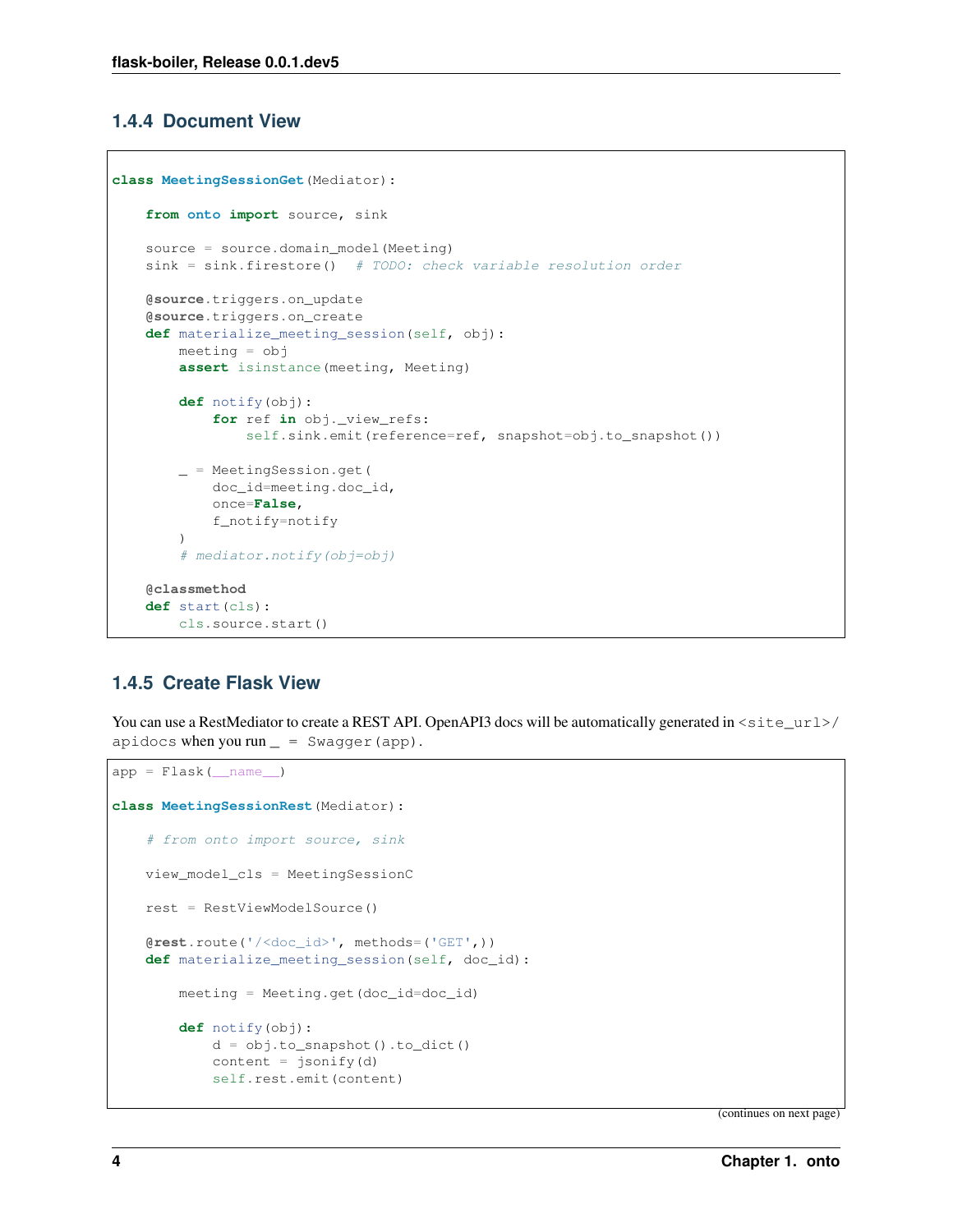```
_ = MeetingSessionC.get(
           doc_id=meeting.doc_id,
            once=False,
            f_notify=notify
        \lambda# @rest.route('/', methods=('GET',))
    # def list_meeting_ids(self):
    # return [meeting.to_snapshot().to_dict() for meeting in Meeting.all()]
   @classmethod
   def start(cls, app):
       cls.rest.start(app)
swager = Swager(ap)app.run(debug=True)
```
(currently under implementation)

# <span id="page-8-0"></span>**1.5 Object Lifecycle**

#### **1.5.1 Once**

Object created with cls.new -> Object exported with obj.to\_view\_dict.

#### **1.5.2 Multi**

Object created when a new domain model is created in database -> Object changed when underlying datasource changes -> Object calls self.notify

## <span id="page-8-1"></span>**1.6 Typical ViewMediator Use Cases**

Data flow direction is described as Source -> Sink. "Read" describes the flow of data where front end would find data in Sink useful. "Write" describes the flow of data where the Sink is the single source of truth.

#### **1.6.1 Rest**

Read: Request -> Response Write: Request -> Document

- 1. Front end sends HTTP request to Server
- 2. Server queries datastore
- 3. Server returns response

#### **1.6.2 Query**

Read: Document -> Document Write: Document -> Document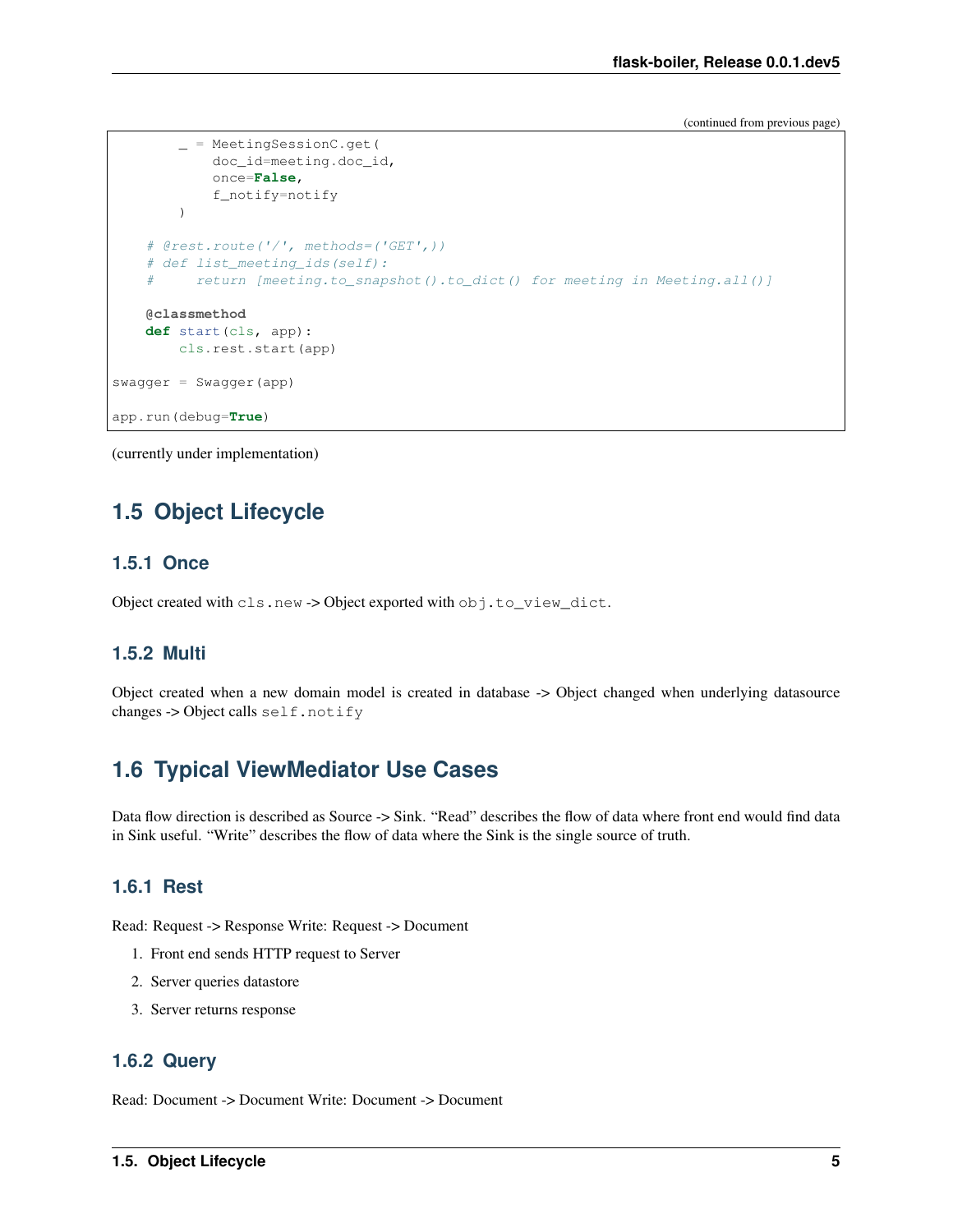- 1. Datastore triggers update function
- 2. Server rebuilds ViewModel that may be changed as a result
- 3. Server saves newly built ViewModel to datastore

### **1.6.3 Query+Task**

Read: Document -> Document Write: Document -> Document

- 1. Datastore triggers update function for document d at time  $t$
- 2. Server starts a transaction
- 3. Server sets write\_option to only allow commit if documents are last updated at time t (still under design)
- 4. Server builds ViewModel with transaction
- 5. Server saves ViewModel with transaction
- 6. Server marks document d as processed (remove document or update a field)
- 7. Server retries up to MAX\_RETRIES from step 2 if precondition failed

#### **1.6.4 WebSocket**

Read: Document -> WebSocket Event Write: WebSocket Event -> Document

- 1. Front end subscribes to a ViewModel by sending a WebSocket event to server
- 2. Server attaches listener to the result of the query
- 3. Every time the result of the query is changed and consistent:
	- 1. Server rebuilds ViewModel that may be changed as a result
	- 2. Server publishes newly built ViewModel
- 4. Front end ends the session
- 5. Document listeners are released

#### **1.6.5 Document**

Read: Document -> Document Write: Document -> Document

#### **1.6.6 Comparisons**

| | Rest | Query | Query+Task | WebSocket | Document | |—————– |—— |——- |———— |———– |———- | | Guarantees | 1 (At-Most-Once) | 1 (At-Least-Once) | =  $1^{\lceil \Delta \rceil}$  (Exactly-Once) | 1 (At-Most-Once) | 1 (At-Least-Once) | | Idempotence | If Implemented | No | Yes, with transaction[^1] | If Implemented | No | | Designed For | Stateless Lambda | Stateful Container | Stateless Lambda | Stateless Lambda | Stateful Container | | Latency | Higher | Higher | Higher | Lower | Higher | | Throughput | Higher when Scaled| Lower[^2] | Lower | Higher when Scaled | Lower[^2] | | Stateful | No | If Implemented | If Implemented | Yes | Yes | | Reactive | No | Yes | Yes | Yes | Yes | Yes

[^1]: A message may be received and processed by multiple consumer, but only one consumer can successfully commit change and mark the event as processed. [^2]: Scalability is limited by the number of listeners you can attach to the datastore.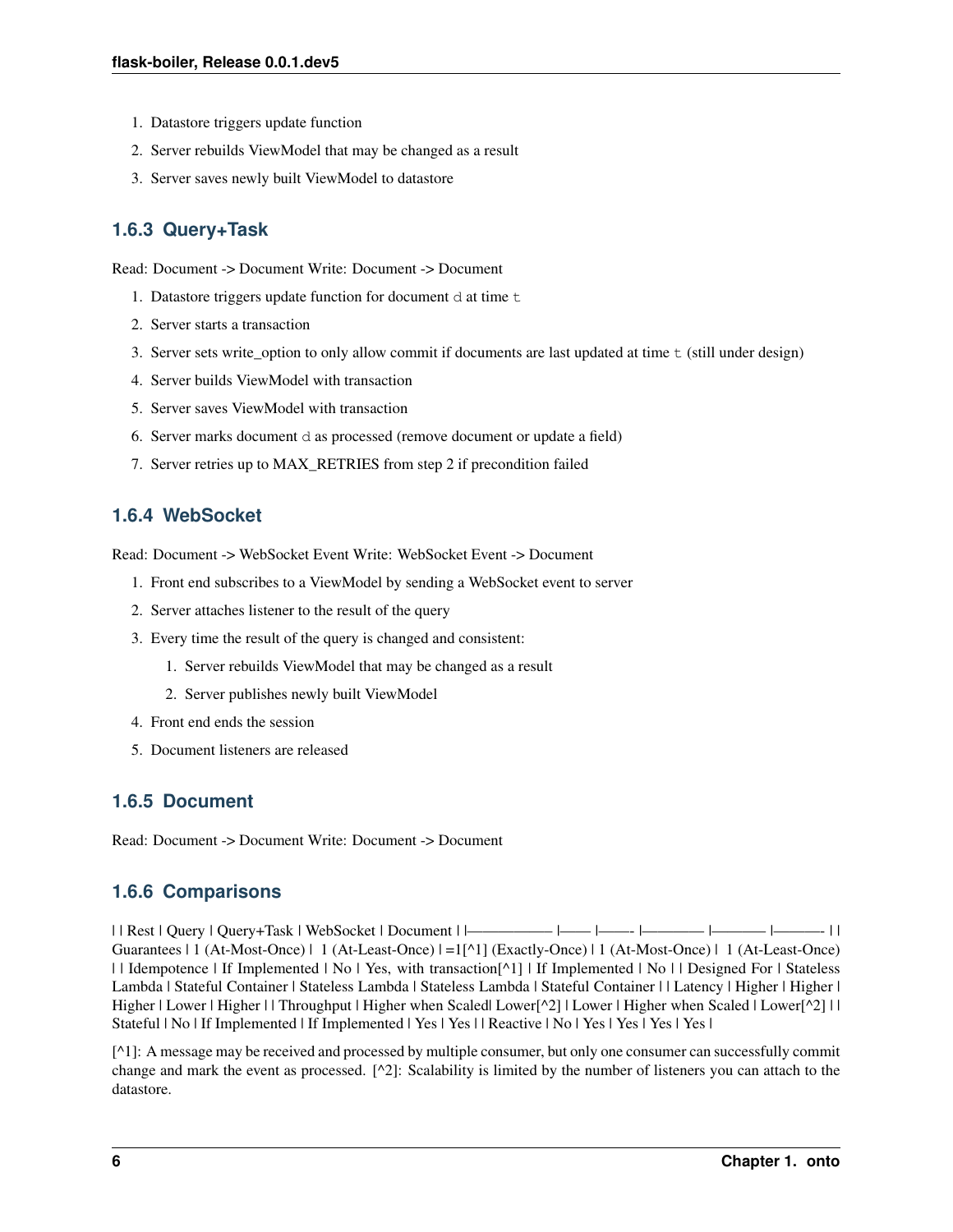# <span id="page-10-0"></span>**1.7 Comparisons**

## **1.7.1 GraphQL**

In GraphQL, the fields are evaluated with each query, but onto evaluates the fields if and only if the underlying data source changes. This leads to faster read for data that has not changed for a while. Also, the data source is expected to be consistent, as the field evaluation are triggered after all changes made in one transaction to firestore is read.

GraphQL, however, lets front-end customize the return. You must define the exact structure you want to return in onto. This nevertheless has its advantage as most documentations of the request and response can be done the same way as REST API.

### **1.7.2 REST API / Flask**

REST API does not cache or store the response. When a view model is evaluated by onto, the response is stored in firestore forever until update or manual removal.

onto controls role-based access with security rules integrated with Firestore. REST API usually controls these access with a JWT token.

#### **1.7.3 Redux**

Redux is implemented mostly in front end. onto targets back end and is more scalable, since all data are communicated with Firestore, a infinitely scalable NoSQL datastore.

onto is declarative, and Redux is imperative. The design pattern of REDUX requires you to write functional programming in domain models, but onto favors a different approach: ViewModel reads and calculates data from domain models and exposes the attribute as a property getter. (When writing to DomainModel, the view model changes domain model and exposes the operation as a property setter). Nevertheless, you can still add function callbacks that are triggered after a domain model is updated, but this may introduce concurrency issues and is not perfectly supported due to the design tradeoff in onto.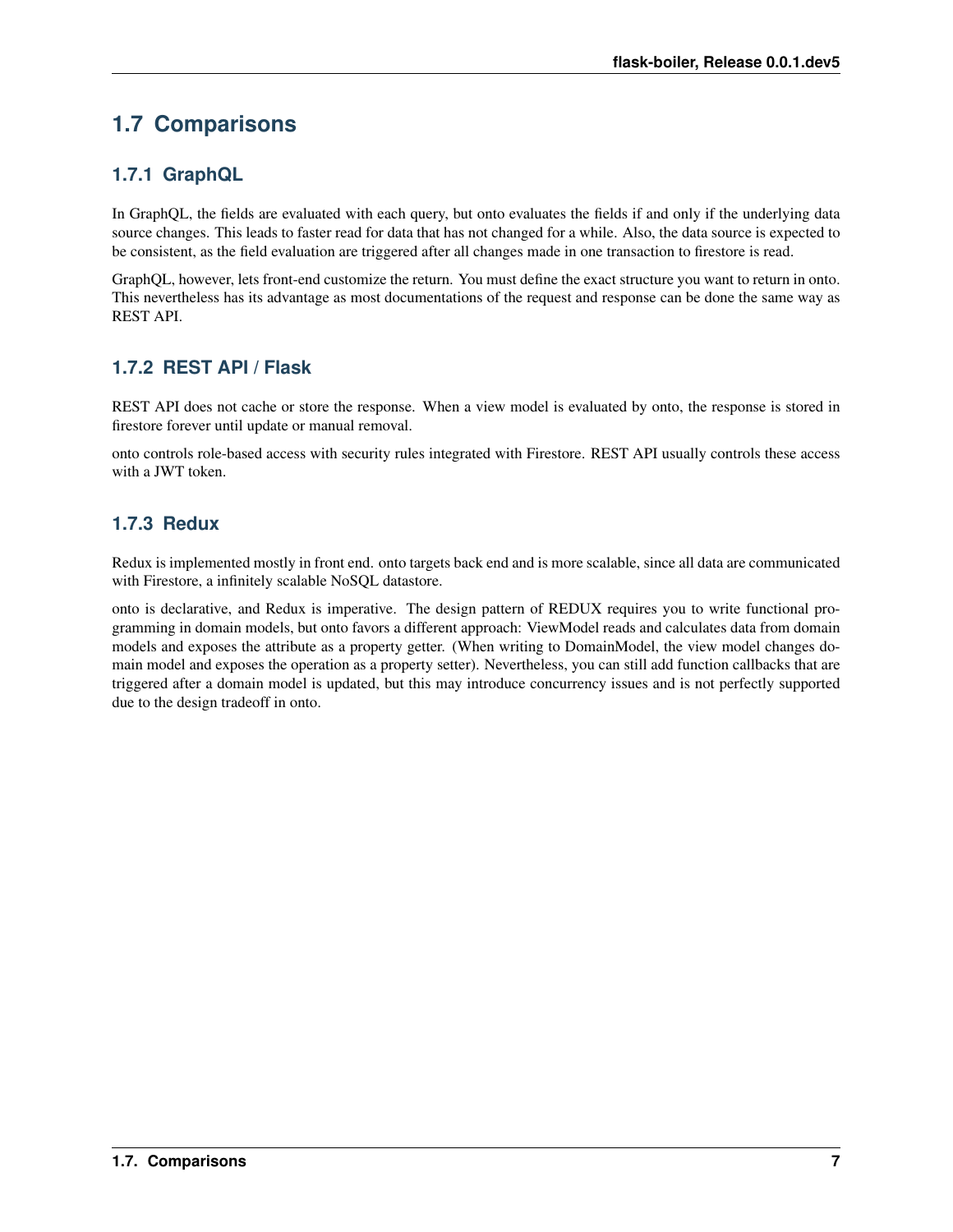## **1.7.4 Architecture Diagram:**

## **ARCHITECTURE DIAGRAM**



Diagram

Architecture

# <span id="page-11-0"></span>**1.8 Contributing**

Pull requests are welcome.

Please make sure to update tests as appropriate.

# <span id="page-11-1"></span>**1.9 License**

[MIT](https://choosealicense.com/licenses/mit/)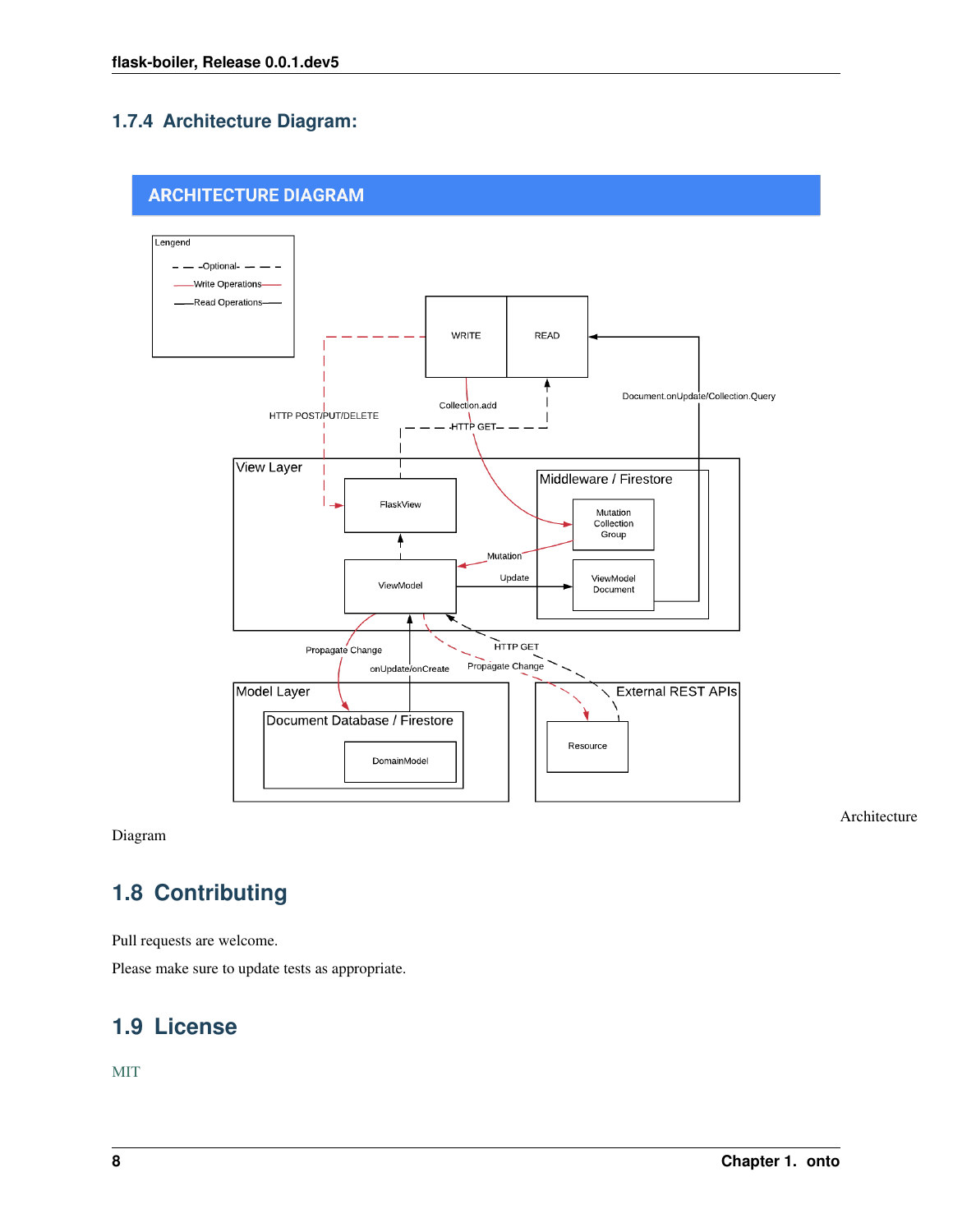# Migrate from google.cloud.firestore

<span id="page-12-0"></span>This document compares google-cloud-python-client firestore client library with flask-boiler ORM.

# <span id="page-12-1"></span>**2.1 Add data**

Original:

```
doc_ref = db.collection(u'users').document(u'alovelace')
doc_ref.set({
   u'first': u'Ada',
   u'last': u'Lovelace',
   u'born': 1815
})
```
New:

```
user = User.new(doc_id="alovelace", first='Ada')
user.last = 'Lovelace'
user.born = "1815"user.save()
```
(Extra steps required to declare model. See quickstart for details.)

# <span id="page-12-2"></span>**2.2 Read data**

Original:

```
users_ref = db.collection(u'users')
docs = users_ref.stream()
```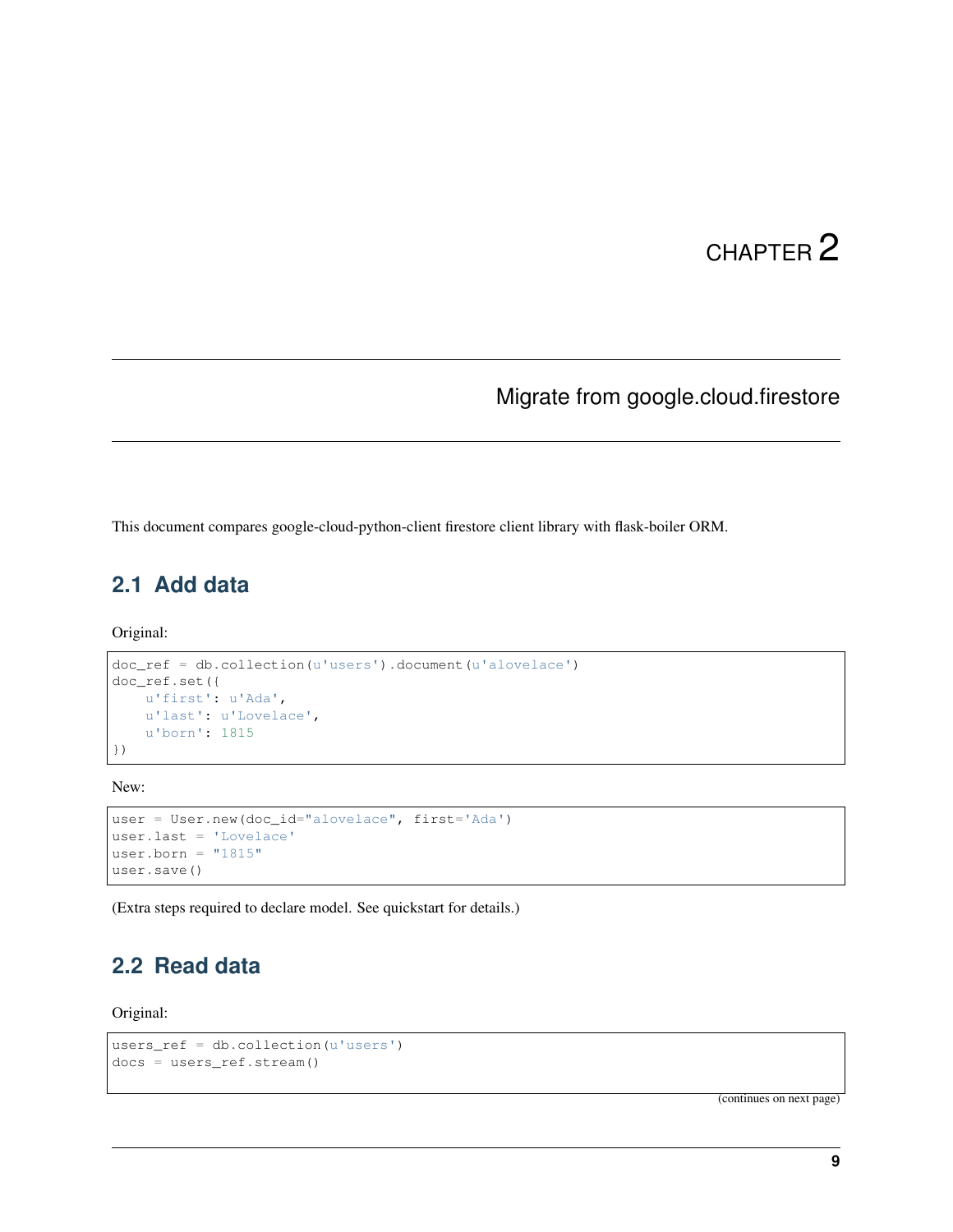```
for doc in docs:
   print(u'{} => {}'.format(doc.id, doc.to_dict()))
```
New:

```
for user in User.all():
   print(user.to_dict())
```
# <span id="page-13-0"></span>**2.3 Save data**

Original:

```
class City(object):
   def __init__(self, name, state, country, capital=False, population=0,
                regions=[]):
       self.name = name
       self.state = state
        self.country = country
       self.capital = capital
       self.population = population
       self.regions = regions
   @staticmethod
   def from_dict(source):
        # ...
   def to_dict(self):
       # ...
   def __repr__(self):
       return(
           u'City(name={}, country={}, population={}, capital={}, regions={})'
            .format(self.name, self.country, self.population, self.capital,
                    self.regions))
cities_ref = db.collection(u'cities')
cities_ref.document(u'SF').set(
   City(u'San Francisco', u'CA', u'USA', False, 860000,
         [u'west_coast', u'norcal']).to_dict())
#...
```
New:

```
def CityBase(DomainModel):
   _collection_name = "cities"
City = ClsFactory.create_customized(
        name="City",
        fieldnames=["name", "state", "country", "capital", "population", "regions"],
        auto_initialized=False,
        importable=False,
        exportable=True,
        additional_base=(CityBase,)
    )
```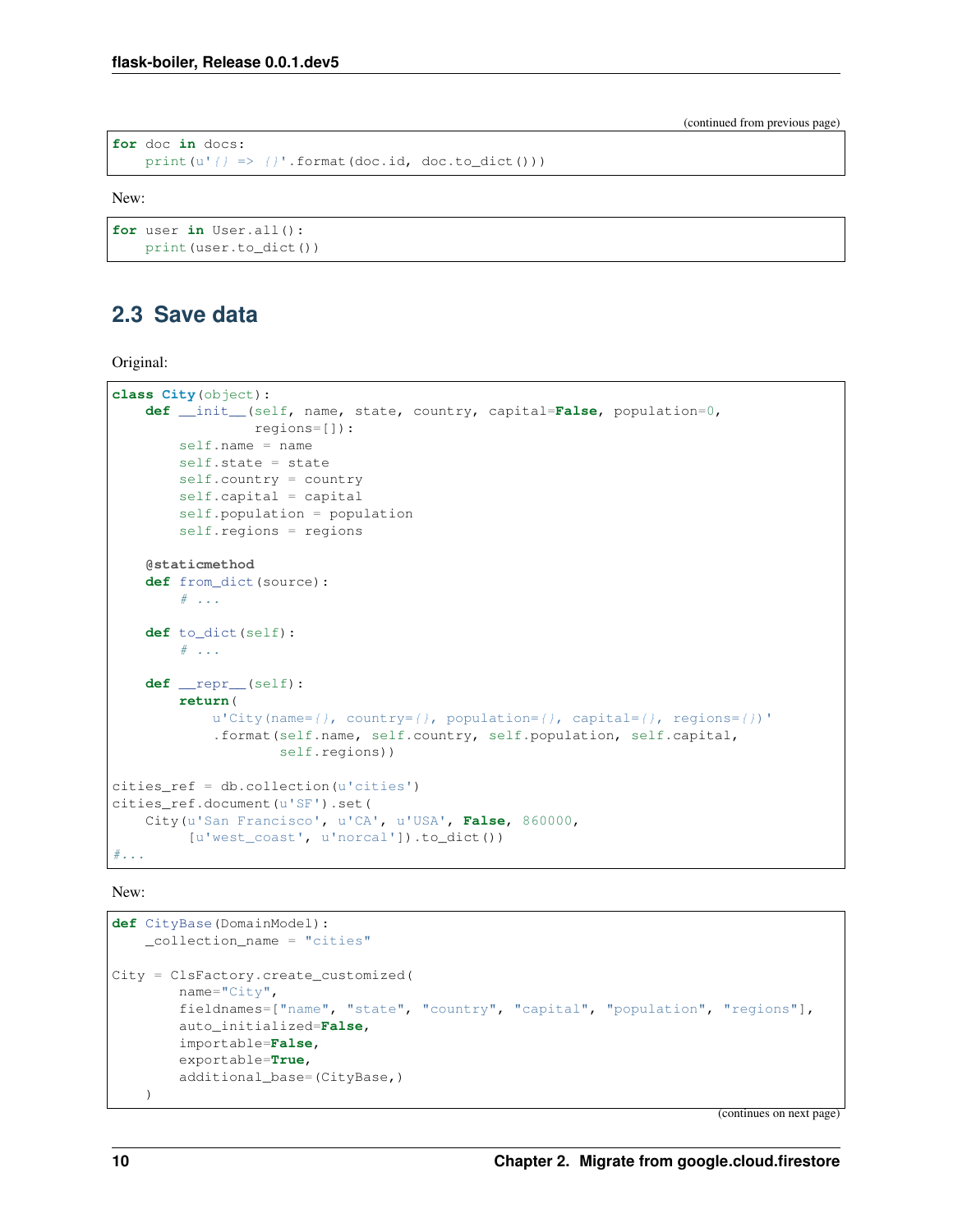```
City.new(
        doc_id='SF',
        name='San Francisco',
        state='CA',
        country='USA',
        capital=False,
        populations=860000,
        regions=['west_coast', 'norcal']).save()
\# ...
```
(fieldname kwarg in ClsFactory to be implemented soon)

### <span id="page-14-0"></span>**2.4 Get data**

Original:

```
doc_ref = db.collection(u'cities').document(u'SF')
try:
   doc = doc_ref.get()print(u'Document data: {}'.format(doc.to_dict()))
except google.cloud.exceptions.NotFound:
   print(u'No such document!')
```
New:

```
sf = City.get(doc_id='SF')if sf is not None: # To be implemented soon
   print(u'Document data: {}'.format(doc.to_dict()))
else:
   print("No such document")
```
# <span id="page-14-1"></span>**2.5 Simple queries**

Original:

```
docs = db.collection(u'cities').where(u'capital', u'==', True).stream()
for doc in docs:
    print(u'{} => {}'.format(doc.id, doc.to_dict()))
```
New:

```
for city in City.where(capital=True):
   print(city.to_dict())
```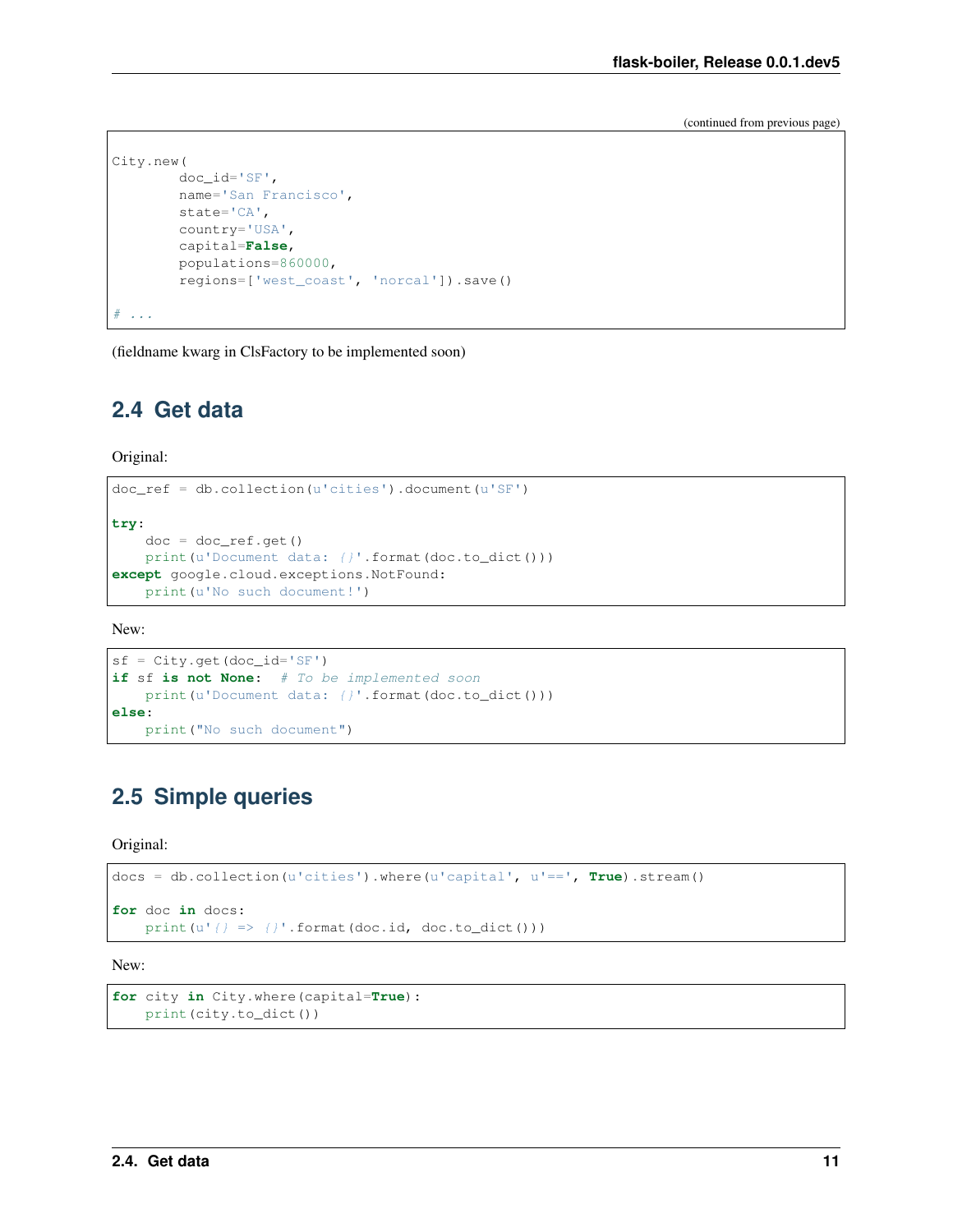## <span id="page-15-0"></span>**2.6 Query operators**

Original:

```
cities_ref = db.collection(u'cities')
cities_ref.where(u'state', u'==', u'CA')
cities_ref.where(u'population', u'<', 1000000)
cities_ref.where(u'name', u'>=', u'San Francisco'
```
with this,

```
City.where(state="CA")
City.where(City.population<1000000)
City.where(City.name>="San Francisco")
```
## <span id="page-15-1"></span>**2.7 Declare Models**

Method 1: onto.attrs

```
class City(DomainModel):
   city_name = attrs.bproperty()
   country = attrs.bproperty()
   capital = attrs.bproperty()
   class Meta:
        collection_name = "City"
class Municipality(City):
   pass
class StandardCity(City):
   city_state = attrs.bproperty()
    regions = attrs.bproperty()
```
Method 2: onto.mapper.schema

```
class CitySchema(Schema):
   city_name = fields.Raw()
   country = fields.Raw()
   capital = fields.Raw()
class MunicipalitySchema(CitySchema):
   pass
class StandardCitySchema(CitySchema):
   city_state = fields.Raw()
   regions = fields.Raw(many=True)
```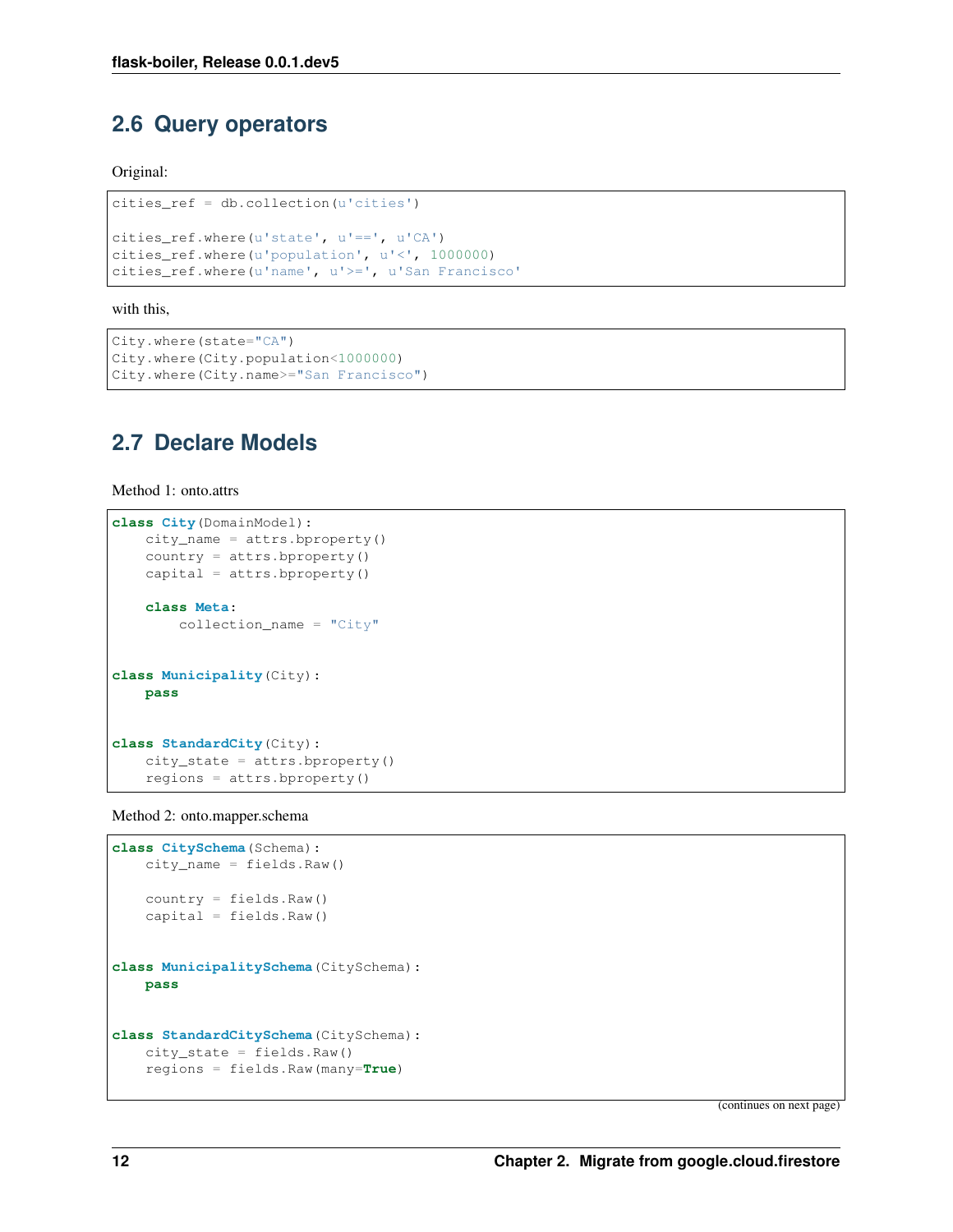```
class City(DomainModel):
   _collection_name = "City"
```
# <span id="page-16-0"></span>**2.8 Field name conversion**

Sometimes, you want to have object attributes in "snake\_case" and Firestore Document field name in "camelCase". This is by default for flask-boiler. You may customize this conversion also.

```
sf = StandardCity.create(doc_id="SF")
sf.city_name, sf.city_state, sf.country, sf.capital, sf.regions = \setminus'San Francisco', 'CA', 'USA', False, ['west_coast', 'norcal']
sf.save()
la = StandardCity.create(doc_id="LA")
la.city_name, la.city_state, la.country, la.capital, la.regions = \setminus'Los Angeles', 'CA', 'USA', False, ['west_coast', 'socal']
la.save()
dc = Municipality.create(doc_id="DC")
dc.city_name, dc.country, dc.capital = 'Washington D.C.', 'USA', True
dc.save()
tok = Municipality.create(doc_id="TOK")
tok.city_name, tok.country, tok.capital = 'Tokyo', 'Japan', True
tok.save()
beijing = Municipality.create(doc_id="BJ")
beijing.city_name, beijing.country, beijing.capital = \setminus'Beijing', 'China', True
beijing.save()
```
object la saves to a document in firestore with "camelCase" field names,

```
{
   'cityName': 'Los Angeles',
   'cityState': 'CA',
    'country': 'USA',
   'capital': False,
   'regions': ['west_coast', 'socal'],
   'obj_type': "StandardCity",
   'doc_id': 'LA',
    'doc_ref': 'City/LA'
}
```
Similarly, you can query the objects with your local object attribute or firestore field name.

```
for obj in City.where(city_state="CA"):
    print(obj.city_name)
```
Or equivalently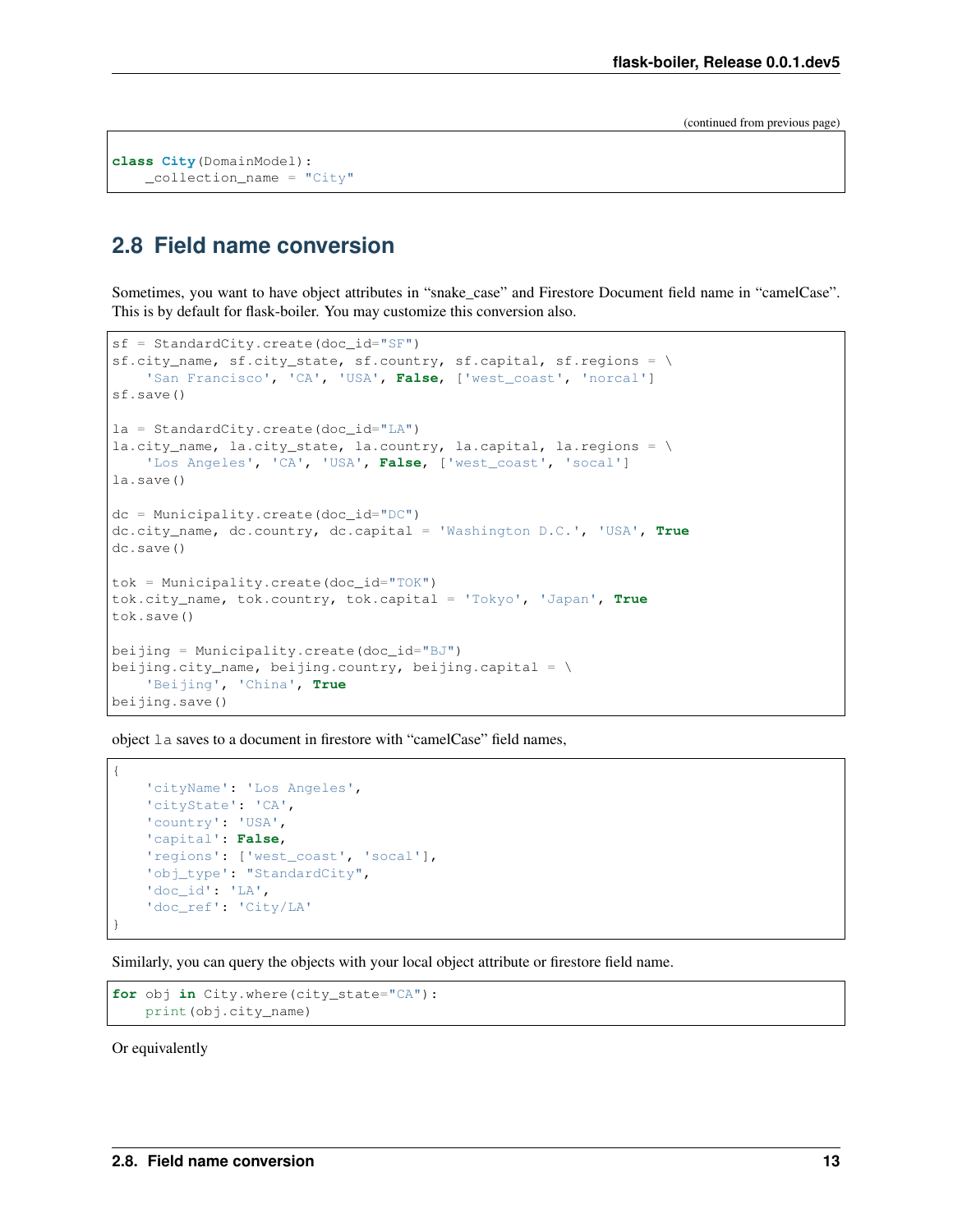```
# Currently broken
for obj in City.where("cityState", "==", "CA"):
   print(obj.city_name)
```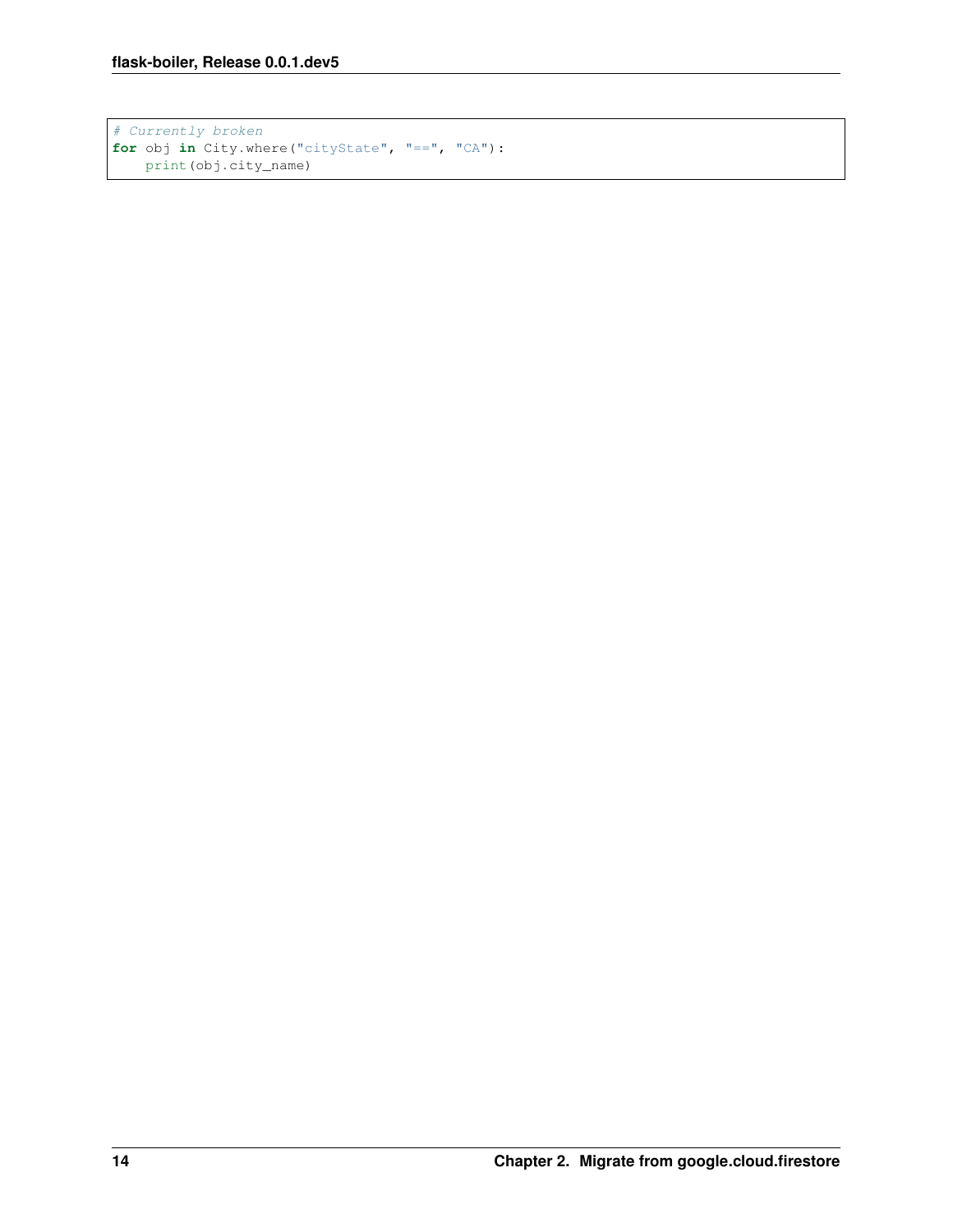# Context Management

## <span id="page-18-1"></span><span id="page-18-0"></span>**3.1 Auto Configuration with boiler.yaml**

Provide authentication credentials to flask-boiler by moving the json certificate file to your project directory and specify the path in boiler.yaml in your current working directory.

```
app_name: "<Your Firebase App Name>"
debug: True
testing: True
certificate_filename: "<File Name of Certificate JSON>"
```
In \_\_init\_\_ of your project source root:

```
from onto.context import Context as CTX
CTX.load()
```
# <span id="page-18-2"></span>**3.2 Manual Configuration**

In \_\_init\_\_ of your project source root:

```
import os
from onto import context
from onto import config
Config = config.Config
testing_config = Config(app_name="your_app_name",
                        debug=True,
                        testing=True,
```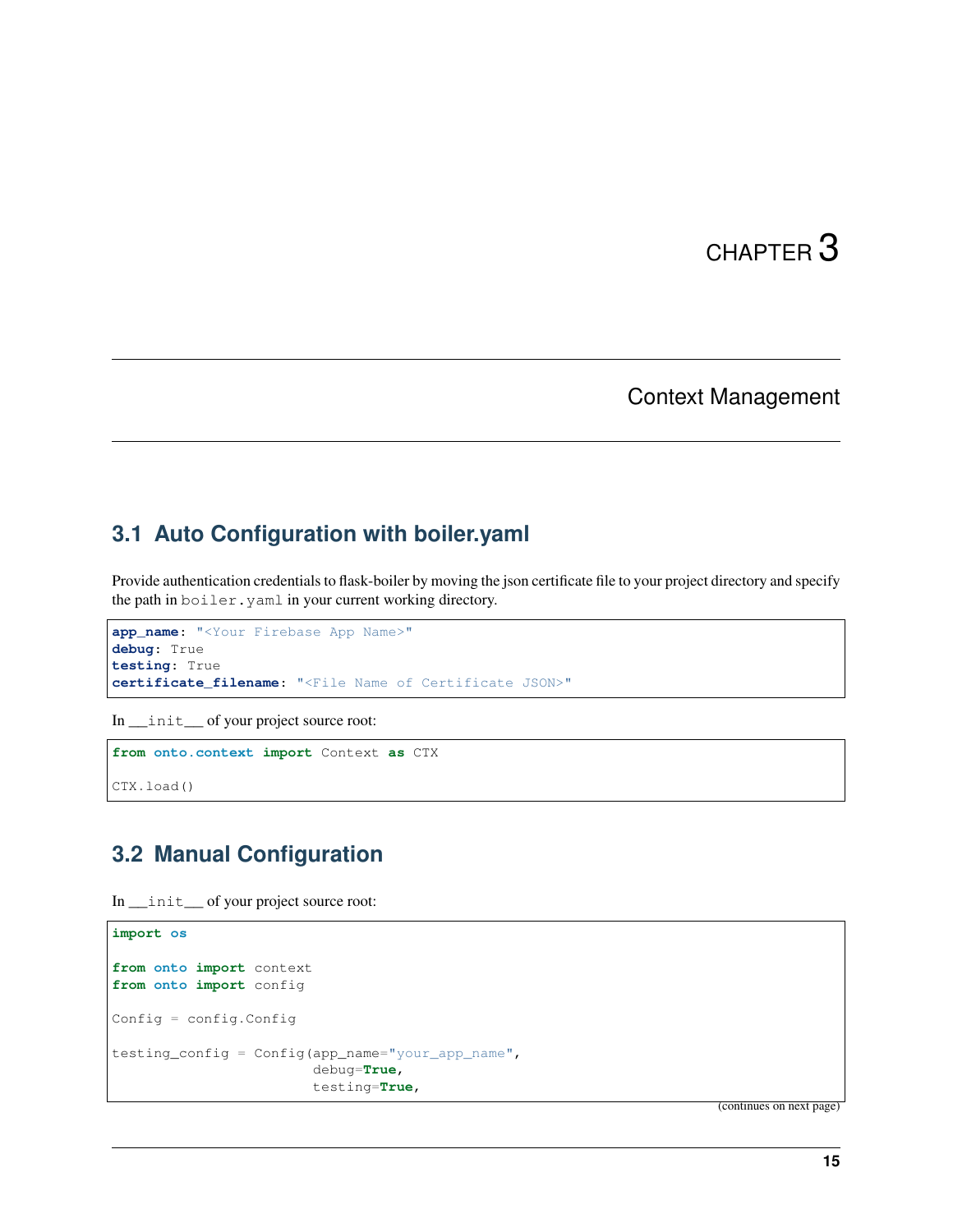```
certificate_path=os.path.curdir + "/../your_project/config_
˓→jsons/your_certificate.json")
CTX = context.Context
CTX.read(testing_config)
```
Note that initializing Config with certificate\_path is unstable and may be changed later.

In your project code,

```
from onto import context
CTX = context.Context
# Retrieves firestore database instance
CTX.db
# Retrieves firebase app instance
CTX.firebase_app
```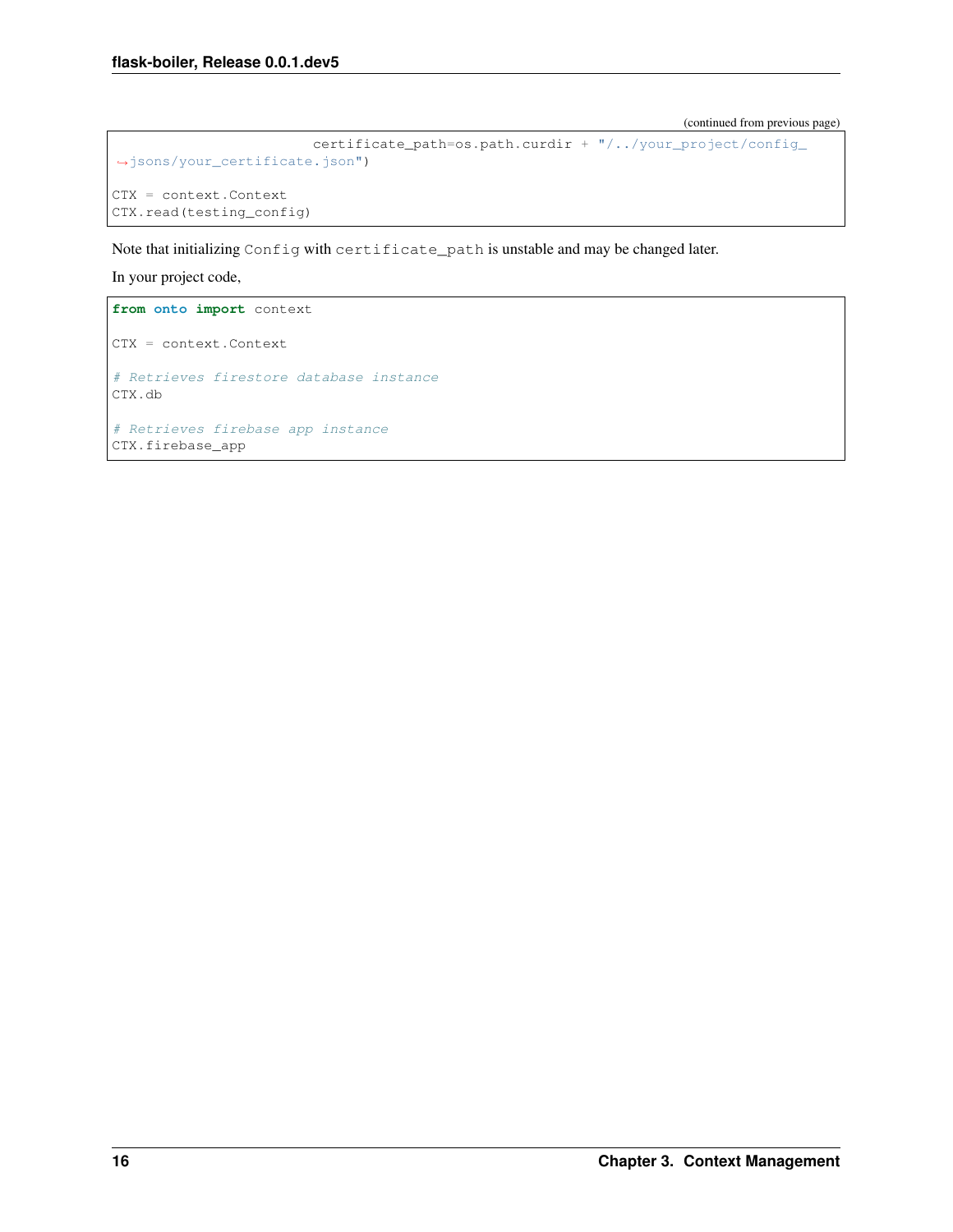## **Quickstart**

<span id="page-20-0"></span>This page is adapted from [Quickstart using a server client library](https://cloud.google.com/firestore/docs/quickstart-servers) released under [Creative Commons Attribution 4.0](https://creativecommons.org/licenses/by/4.0/) [License.](https://creativecommons.org/licenses/by/4.0/) Some code samples are also adapted from the source, which are released under the [Apache 2.0 License.](https://www.apache.org/licenses/LICENSE-2.0) This page is part of a repository under MIT License, but does not override some licensing conditions of the Google's quickstart guide. Please refer to these license for more information.

## <span id="page-20-1"></span>**4.1 Retrieve credentials**

1. In the GCP Console, go to the Create service account key page.

Go to [Create Service Account Key Page](https://console.cloud.google.com/apis/credentials/serviceaccountkey?_ga=2.86663898.-378732223.1566339304)

- 2. From the Service account list, select New service account.
- 3. In the Service account name field, enter a name.
- 4. From the Role list, select Project > Owner.

Note: The Role field authorizes your service account to access resources. You can view and change this field later by using the [GCP Console.](https://console.cloud.google.com/?_ga=2.81399125.-378732223.1566339304) If you are developing a production app, specify more granular permissions than **Project > Owner**. For more information, see [granting roles to service](https://cloud.google.com/iam/docs/granting-roles-to-service-accounts) [accounts.](https://cloud.google.com/iam/docs/granting-roles-to-service-accounts)

5. Click Create. A JSON file that contains your key downloads to your computer.

# <span id="page-20-2"></span>**4.2 Configure service account**

Grant roles/cloudfunctions.admin role if you will use flask-boiler to deploy cloud functions. (Replace with your own service account information where applicable)

```
gcloud projects add-iam-policy-binding flask-boiler-testing --
˓→member=serviceAccount:firebase-adminsdk-4m0ec@flask-boiler-testing.iam.
˓→gserviceaccount.com --role roles/cloudfunctions.admin
```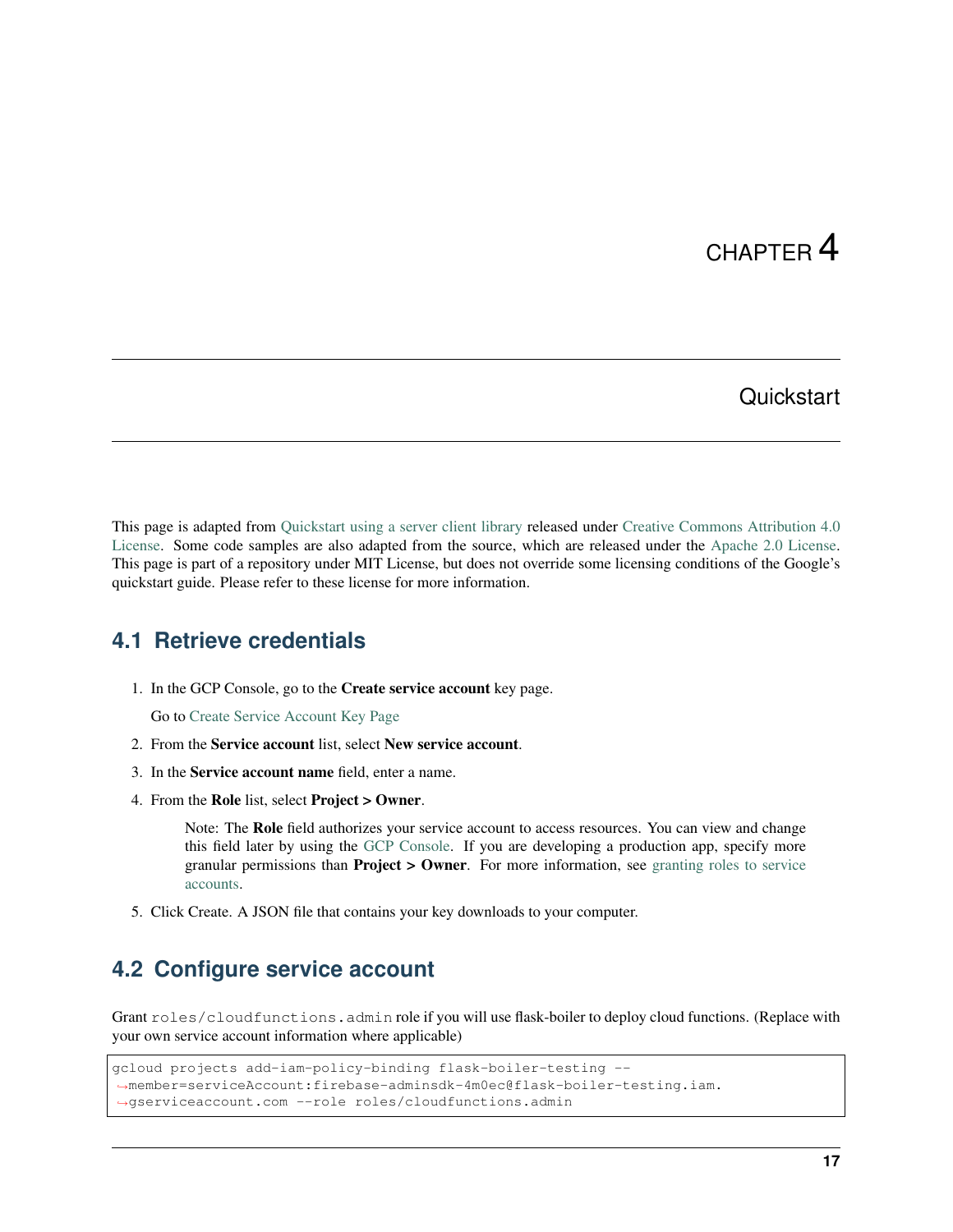Also run, You may need to run

```
gcloud iam service-accounts add-iam-policy-binding firebase-adminsdk-nztgj@gravitate-
˓→backend-testing.iam.gserviceaccount.com --member=$MEMBER --role=roles/iam.
˓→serviceAccountUser
```
(Effect unclear)

## <span id="page-21-0"></span>**4.3 Add flask-boiler and the server client library to your app**

Add the required dependencies and client libraries to your app.

In your project's requirements.txt,

```
# Append to requirements, unless repeating existing requirements
google-cloud-firestore
flask-boiler # Not released to pypi yet
```
Configure virtual environment

```
pip install virtualenv
virtualenv env
source env/bin/activate
```
In your project directory,

```
pip install -r requirements.txt
```
### <span id="page-21-1"></span>**4.4 Create a Document As View**

In this example, we will build a mediator that forwards domain models (eg. City/TOK) to view models (eg. cityView/TOK). Both data models are stored in a NoSQL datastore, but only the view model is intended to be shown to the user. This example is similar to a stream converter, but you may build something more advanced by leveraging ViewModel.store to query multiple domain models across the datastore. The example is located in examples/city

#### **4.4.1 Configure Project**

Provide authentication credentials to flask-boiler by moving the json certificate file to your project directory and specify the path in boiler.yaml in your current working directory.

```
app_name: "<Your Firebase App Name>"
debug: True
testing: True
certificate_filename: "<File Name of Certificate JSON>"
```
In \_\_init\_\_ of your project source root:

```
from onto.context import Context as CTX
```
CTX.load()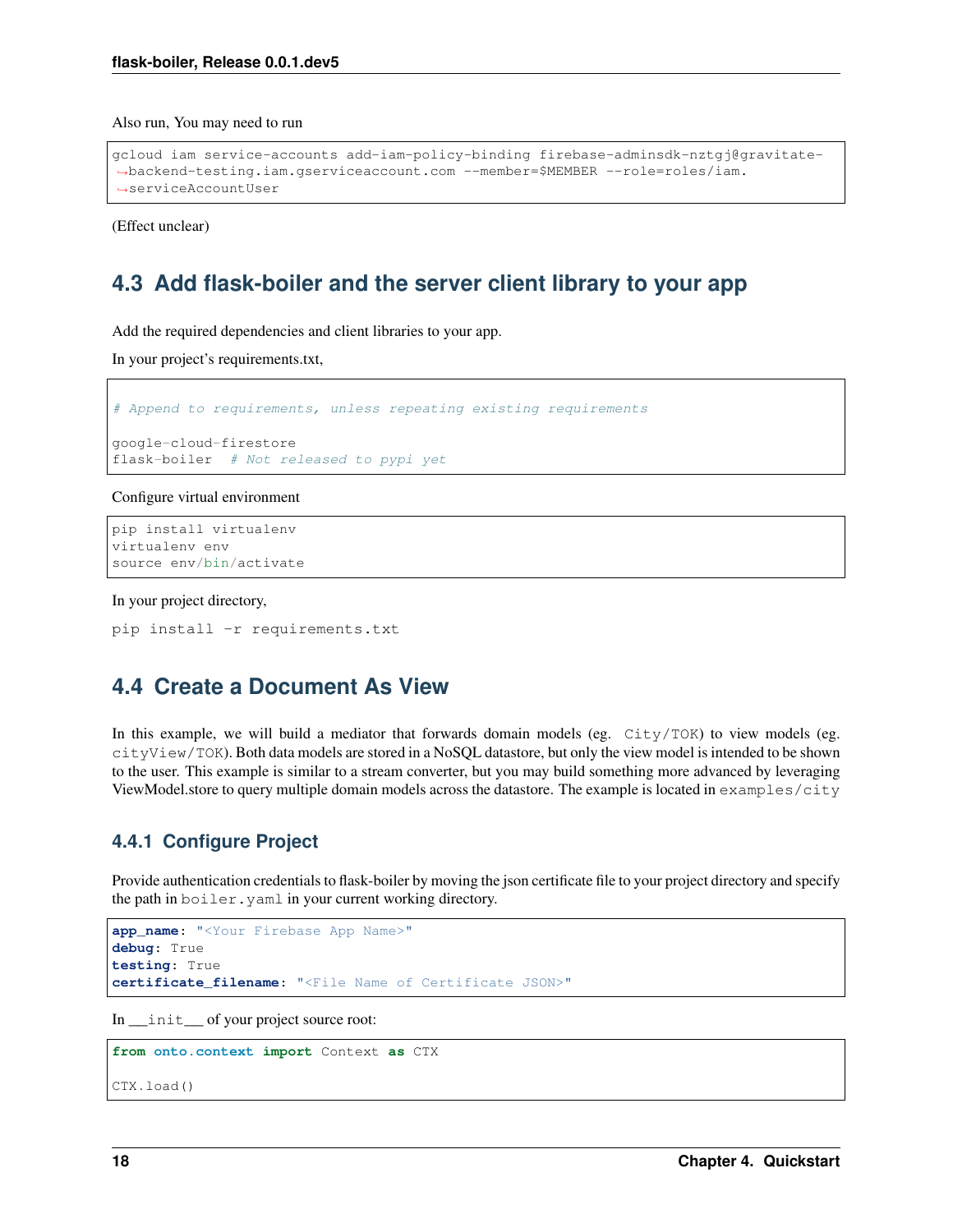## <span id="page-22-0"></span>**4.5 Declare a Domain Model**

In models.py, create a model,

```
from onto.domain_model import DomainModel
from onto import attrs
class City(DomainModel):
    city_name = attrs.bproperty()
    country = attrs.bproperty()
   capital = attrs.bproperty()class Meta:
        collection_name = "City"
```
Create Attribute objects for your domain model. These will be converted to a Marshmallow Schema for serialization and deserialization.

```
class Municipality(City):
   pass
class StandardCity(City):
    city_state = attrs.bproperty()
    regions = attrs.bproperty()
```
You can create subclasses of City. By default, they will be stored in the same collection as City. Running a query on City.where will query all objects that are of subclass of City: City, Municipality, StandardCity. A query on Municipality.where will query all objects of subclass of Municipality: Municipality.

#### **4.5.1 Declare View Model**

Declare a subclass of Store first. This object helps you reference domain models by calling self.store. <domain\_model\_name>. In this example, you should initialize the store with a snapshot you may receive from the View Mediator.

```
class CityStore(Store):
   city = reference(many=False)
```
Next, declare a View Model. A View Model has attributes that converts inner data models to presentable data models for front end. The doc\_ref attribute chooses where the view model will save to.

```
class CityView(ViewModel):
   name = attrs.bproperty()
   country = attrs.bproperty()
    @classmethod
    def new(cls, snapshot):
        store = CityStore()
        store.add_snapshot("city", dm_cls=City, snapshot=snapshot)
        store.refresh()
        return cls(store=store)
```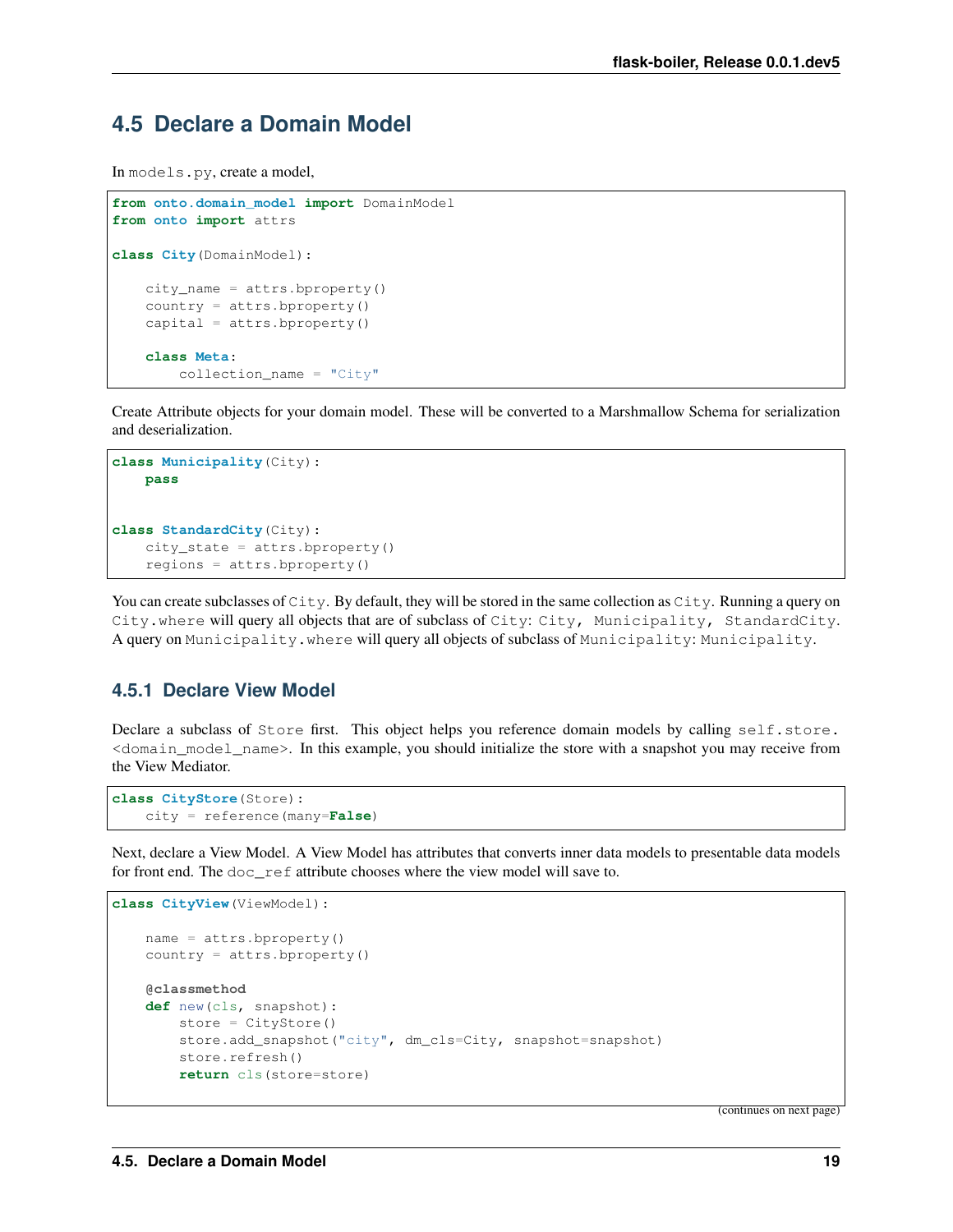```
@name.getter
def name(self):
    return self.store.city.city_name
@country.getter
def country(self):
    return self.store.city.country
@property
def doc_ref(self):
    return CTX.db.document(f"cityView/{self.store.city.doc_id}")
```
#### **4.5.2 Declare Mediator Class**

Protocol.on\_create will be called every time a new document (domain model) is created in the City/ collection. When you start the server, on\_create will be invoked once for all existing documents.

```
class CityViewMediator(ViewMediatorDeltaDAV):
   def notify(self, obj):
        obj.save()
    class Protocol(ProtocolBase):
        @staticmethod
        def on_create(snapshot: DocumentSnapshot, mediator: ViewMediatorBase):
           view = CityView.new(snapshot=snapshot)
           mediator.notify(obj=view)
```
# <span id="page-23-0"></span>**4.6 Add Entrypoint**

In main.py,

```
city_view_mediator = CityViewMediator(
   query=City.get_query()
)
if __name__ == " __main__":
   city_view_mediator.start()
```
When you create a domain model in City/TOK,

```
obj = Municipality.new(
        doc_id="TOK", city_name='Tokyo', country='Japan', capital=True)
obj.save()
```
The framework will generate a view document in cityView/TOK,

```
'doc_ref': 'cityView/TOK',
'obj_type': 'CityView',
'country': 'Japan',
```
(continues on next page)

{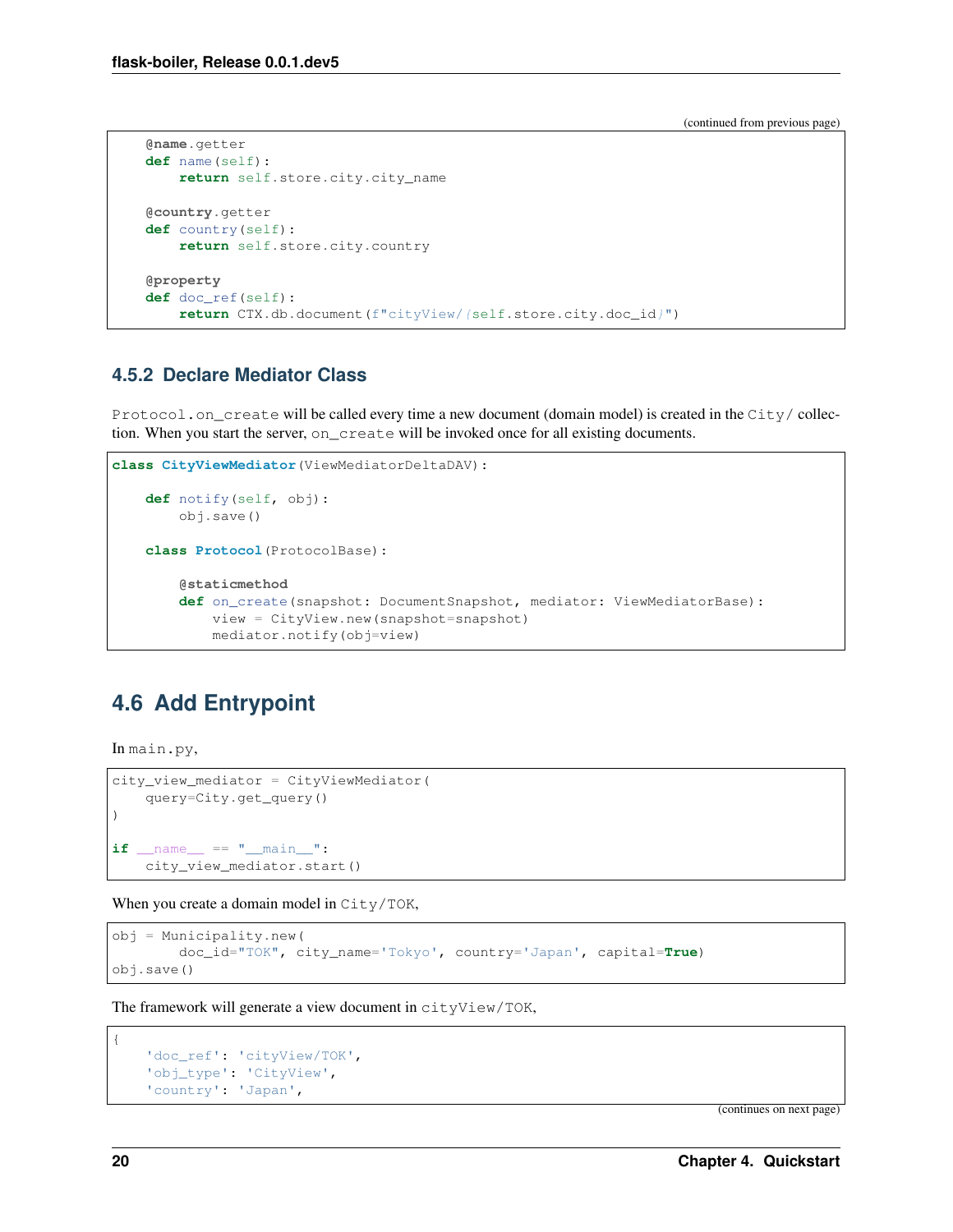'name': 'Tokyo'

}

Now, you have the basic app set up.

# <span id="page-24-0"></span>**4.7 Create a form service**

In this example, the user can post a form to /users/<user\_id>/cityForms/<city\_id> and create a new city.

#### **4.7.1 Create Form Class**

Declare a CityForm used for user to create a new city.

The function decorated with city.init will be called to initialize city attribute to a blank City Domain Model in the default location for property reads:  $obj$ .  $_{at}$ t $_{at}$ s. The fields of the blank Domain Model are set through the property setters. propagate\_change will be called by the mediator to save the newly created city Domain Model to datastore.

```
class CityForm(ViewModel):
    name = <math>attrs</math>.<i>bproperty()</i>country = attrs.bproperty()
    city_id = attrs.bproperty()
    city = attrs.bproperty(initialize=True)
    @city.init
    def city(self):
        self._attrs.city = City.new(doc_id=self.doc_ref.id)
    @name.setter
    def name(self, val):
        self.city.city_name = val
    @country.setter
    def country(self, val):
        self.city.country = val
    def propagate_change(self):
        self.city.save()
```
#### **4.7.2 Declare Form Mediator**

```
class CityFormMediator(ViewMediatorDeltaDAV):
    def notify(self, obj):
        obj.propagate_change()
    class Protocol(ProtocolBase):
```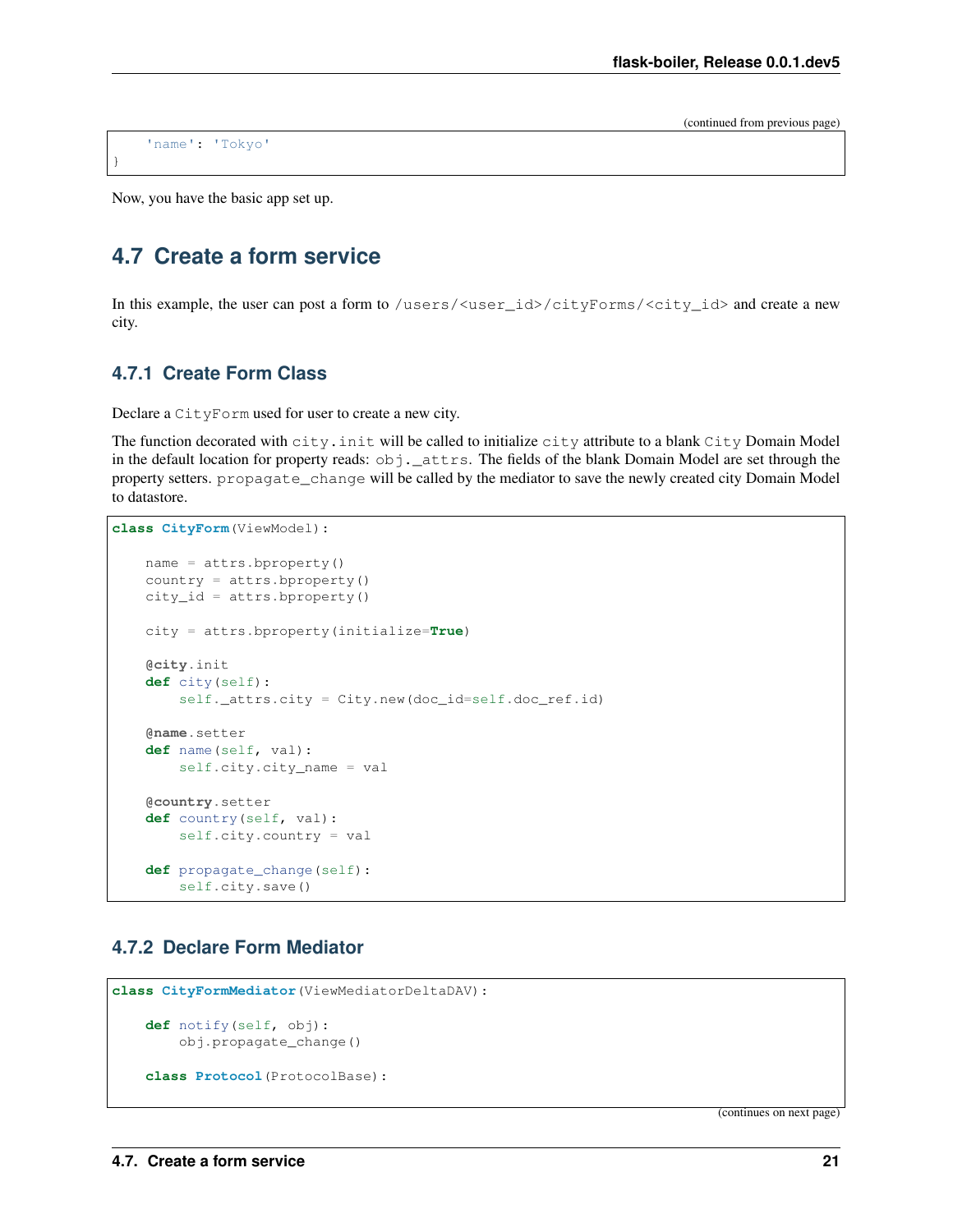```
@staticmethod
def on_create(snapshot: DocumentSnapshot, mediator: ViewMediatorBase):
    obj = CityForm.new(doc_ref=snapshot.reference)
    obj.update_vals(with_raw=snapshot.to_dict())
   mediator.notify(obj=obj)
```
### **4.7.3 Add Security Rule**

In your Firestore console, add the following security rule:

```
match /users/{userId}/{documents=**} {
  allow read, write: if request.auth.uid == userId
}
```
This restricts the ability to post a city to only registered users.

#### **4.7.4 Add Service**

Now, your main.py should be,

```
city_view_mediator = CityViewMediator(
    query=City.get_query()
)
city_form_mediator = CityFormMediator(
    query=CTX.db.collection_group("cityForms")
)
if __name__ == "__main__":
    city_view_mediator.start()
    city_form_mediator.start()
```
When the user creates a document in users/uid1/cityForms/LA,

```
'country': 'USA',
'name': 'Los Angeles'
```
you should be able to receive the domain model in City/LA,

```
'cityName': 'Los Angeles',
'country': 'USA',
'doc_id': 'LA',
'doc_ref': 'City/LA',
'obj_type': 'City'
```
and the view model in cityView/LA,

(continues on next page)

{

}

{

}

{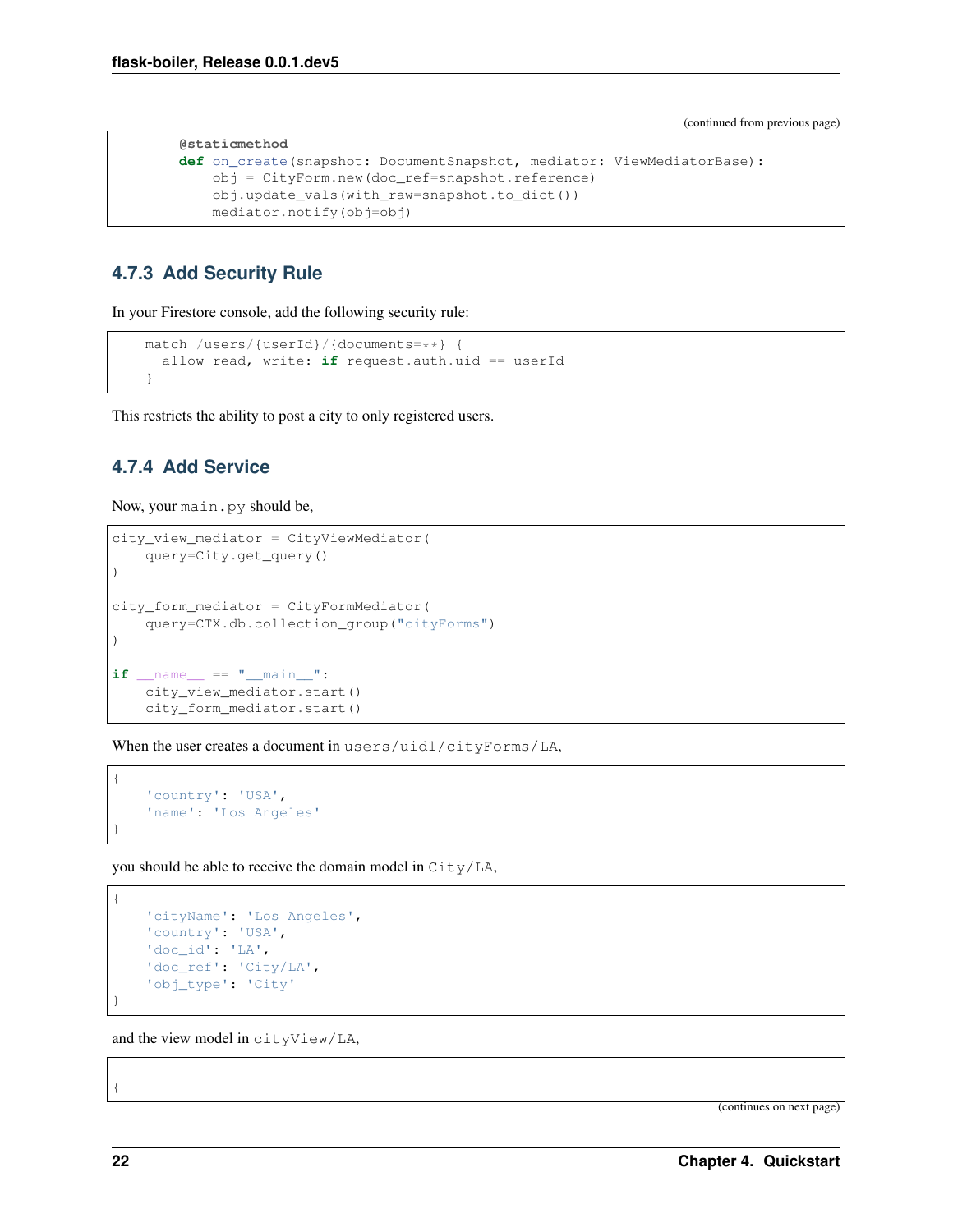```
'name': 'Los Angeles',
'country': 'USA',
'doc_ref': 'cityView/LA',
'obj_type': 'CityView',
```
}

This completes the setup for a simple CQRS read model / form set up for flask-boiler. The user may create new cities by posting a collection they own, and view cities by reading cityView.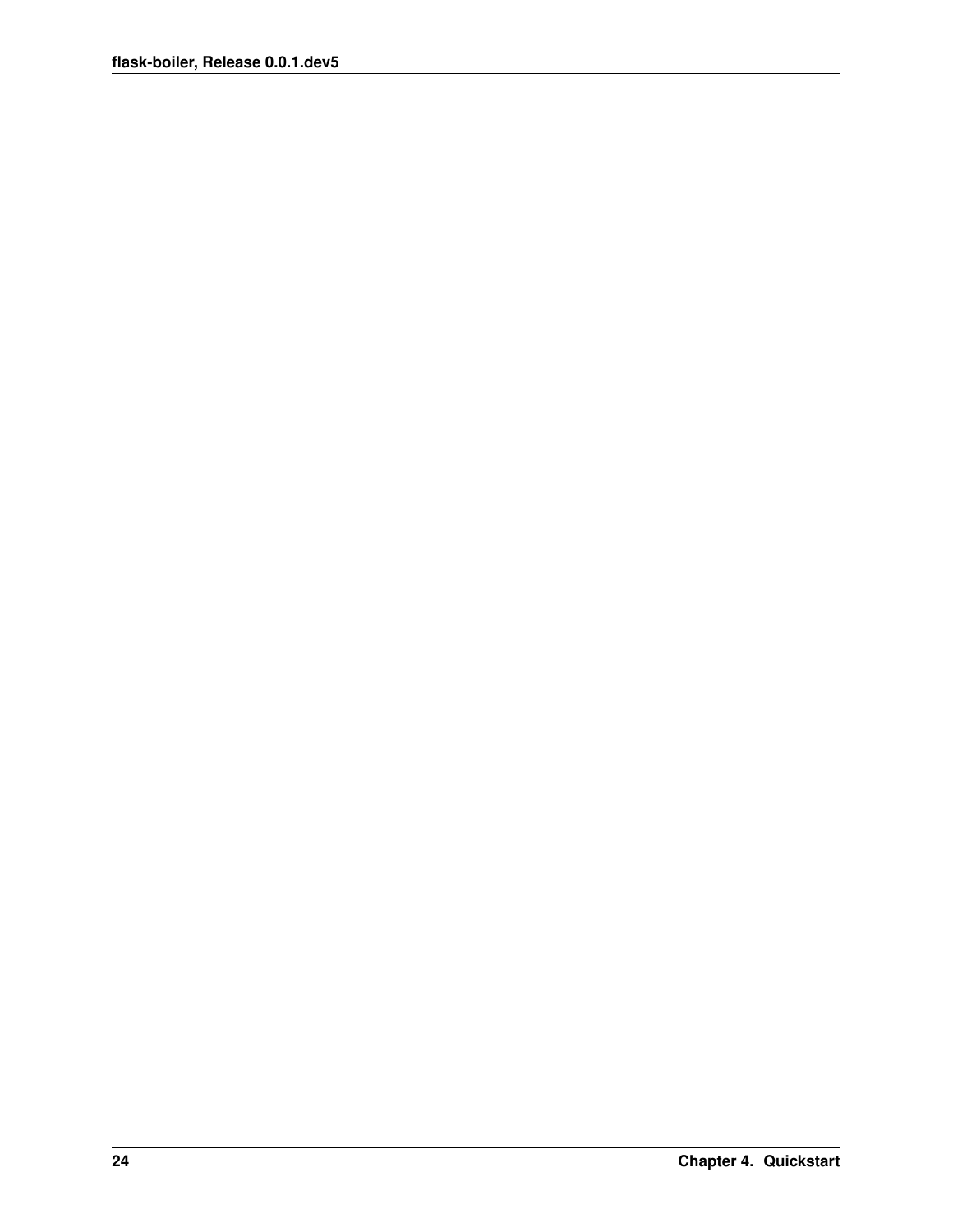## Features

<span id="page-28-0"></span>Here are some reasons for choosing  $f$ lask-boiler over the protocols and frameworks it is employing.

# <span id="page-28-1"></span>**5.1 Native to Distributed Systems**

#### **5.1.1 Load Balancing**

flask-boiler is designed to run on clusters such as kubernetes. By limiting the source range, you may route an event to its dedicated podwhich, for example, may already hold the states it requires.

#### **5.1.2 Consistency**

flask-boiler has timepoint check built into the system. You may avoid overwriting earlier changes made by other nodes by setting conditions on the sink.

## <span id="page-28-2"></span>**5.2 Exchangable Components**

#### **5.2.1 Ease of Change**

As your requirements evolve, for example, you may have a new group of users that uses your service less frequently. It would cause unnecessary amount of space to render and store MeetingSession. You may make minimal modifications to change the sink of the operation from NoSQL datastore to websocket, for example, a MeetingSession ViewModel is only refreshed when the user is active, and release space when the user logs out. The client can communicate with the server via WebSocket.

#### **5.2.2 Abundance of Options**

You may write different source/sink classes when you switch the database or services.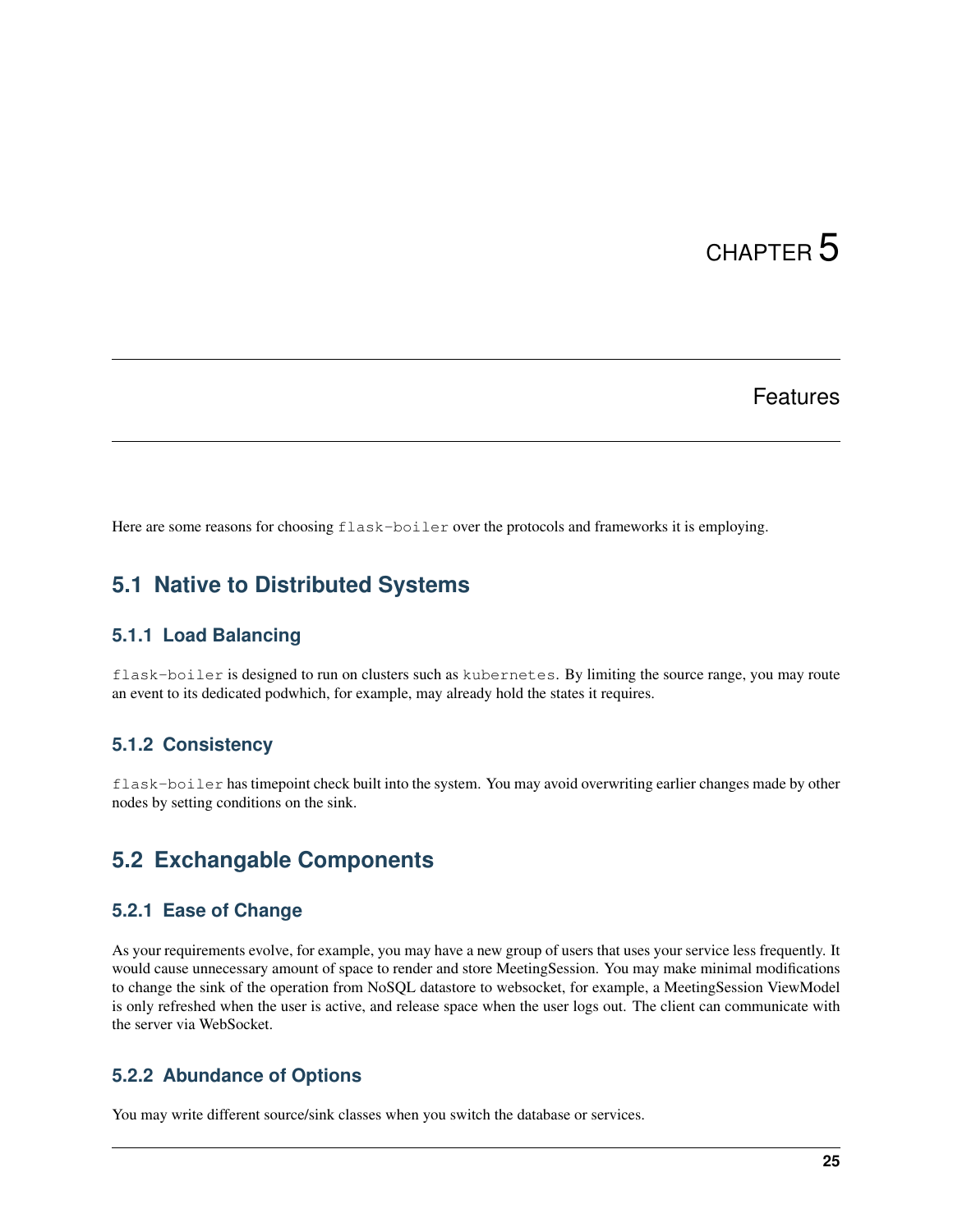#### **5.2.3 Scalability**

As your requirements evolve, you may need a higher throughput, and flask-boiler's worker-queue based on multithreading, and "pull every dependent for every push" may induce a higher cost. In this case, you can declare a mediator to be hosted as a Flink UDF (User Defined Function), and Flink will handle the invocation and logics for triggering. flask-boiler will compile/transform your code to be runnable as UDF.

# <span id="page-29-0"></span>**5.3 Object-Oriented Code**

#### **5.3.1 Type hinting**

- Write queries more easily and more accurately
- Refactor more easily

#### **5.3.2 Easy to see the overall picture**

The code to write with flask-boiler reflects the use case better. You may obtain inspirations on your business, since classes are domain-driven.

#### **5.3.3 Better than Functional Reactive Programming (FRP)**

If FRP is buttom-up, then flask-boiler is relatively top-down.

Example: suppose that you want to make an object MeetingSession View which requires an update to the number of people attending the meeting whenever a user changes their Ticket. Functional reactive programming would require you to modify an order when this happens. With  $flast{-}boiler$ , you would write how MeetingSession is composed of individual Tickets, and write logic on the side of MeetingSession.

# <span id="page-29-1"></span>**5.4 N+1 Considerations**

Consider the documents involved in a building a domain model or view model as a graph. We want to retrieve relevant documents when making an evaluation. This may lead to  $N+1$  problem if not handled properly. We already know that most NoSQL usually does not support server-side join, or subqueries, so it is natural to fetch the dependent nodes (documents) to local storage. Even though this framework does all the fetching for you, you may still want to limit the reference between your data. For example, you want to avoid fetching every User document in your database when your User document has Friend's, and each User in Friend contains other User's. Beware that built-in verifications or warning systems have been implemented yet, but it is planned in the future.

#### **5.4.1 Shallow Reference**

We want to limit the Tree Height of the said graph. Make sure that your models reference up to finitely many layers (and fewer layers when applicable).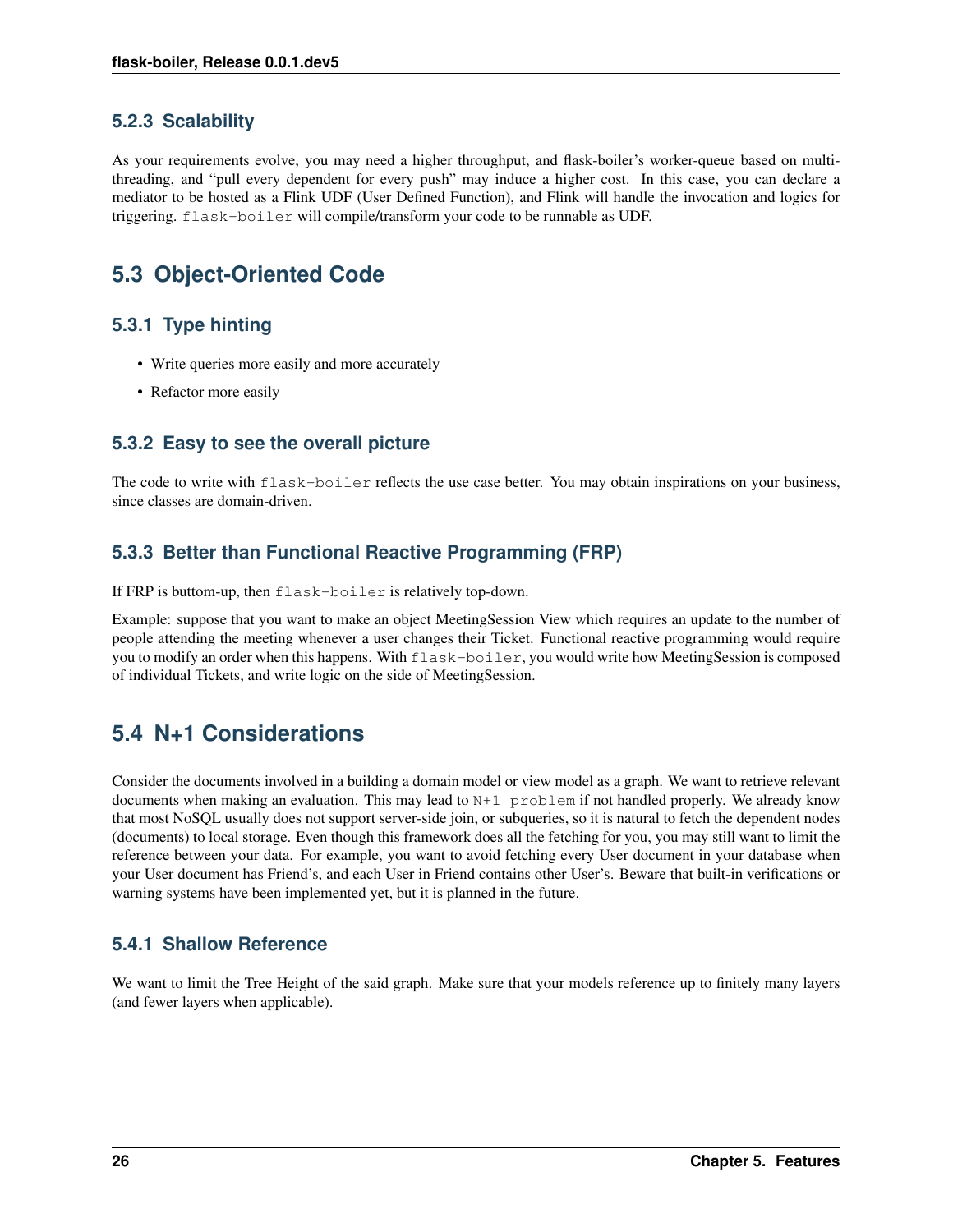# <span id="page-30-0"></span>**5.5 Product Roadmap**

#### **5.5.1 Future**

Support SQL (Maybe)

Support Flink Stateful Functions

Support Flink: We want to offer a higher level of abstraction to Flink, rather than defining Schema's and operations with a pipelined API, we can define DomainModel's and ViewModel's that are object oriented.

- Statically compile mediator functions to flink operators
- Dynamically compile mediator functions to flink UDF
- Statically compile "Store" attrs and adapt to flink (use ast)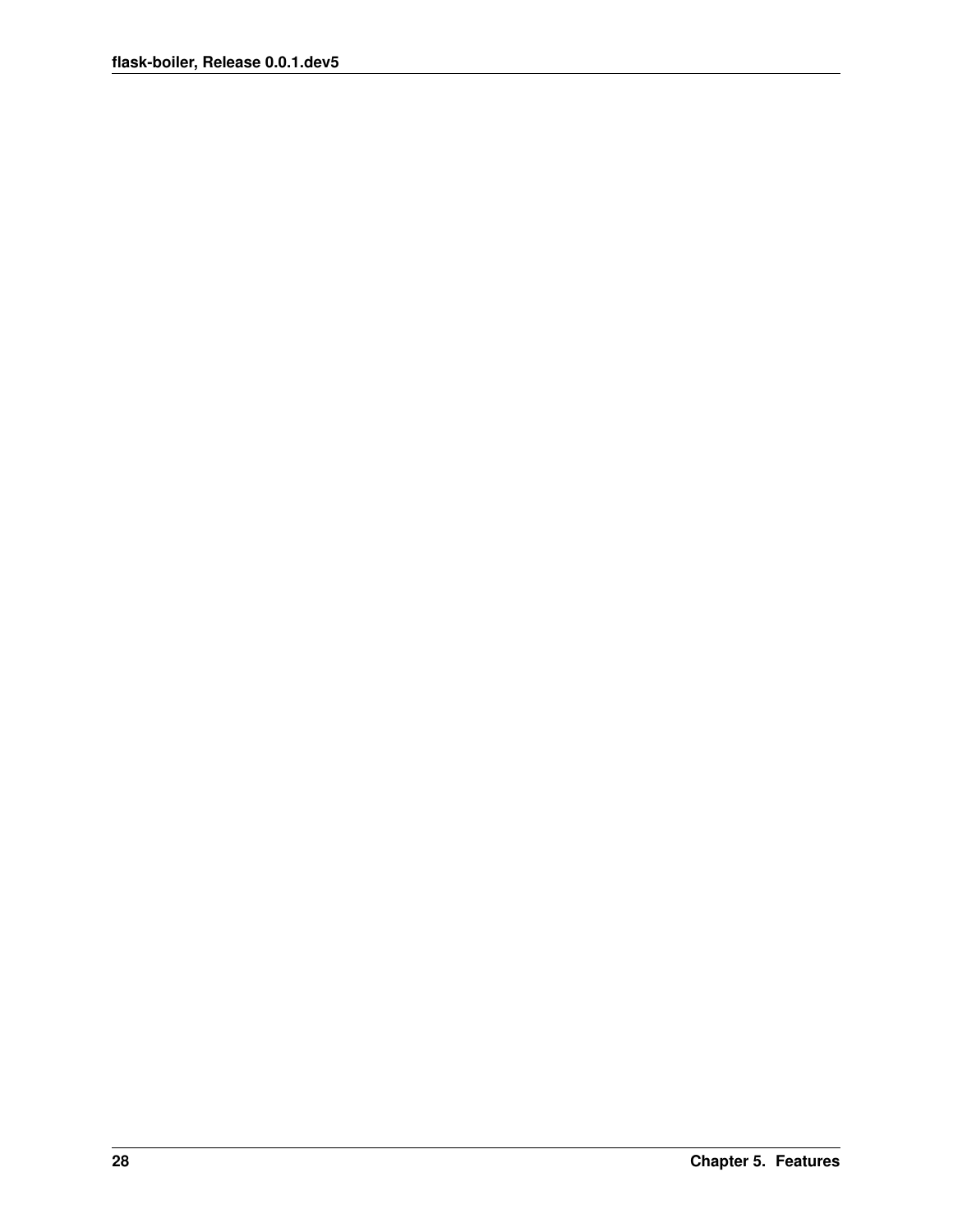flask-boiler

- <span id="page-32-1"></span><span id="page-32-0"></span>**6.1 Domain Model**
- <span id="page-32-2"></span>**6.2 View Model**
- <span id="page-32-3"></span>**6.3 Flask REST API View Mediator**
- <span id="page-32-4"></span>**6.4 Document View Mediator**
- <span id="page-32-5"></span>**6.5 Query Delta View Mediator**
- <span id="page-32-6"></span>**6.6 Context**
- <span id="page-32-7"></span>**6.7 Auth**